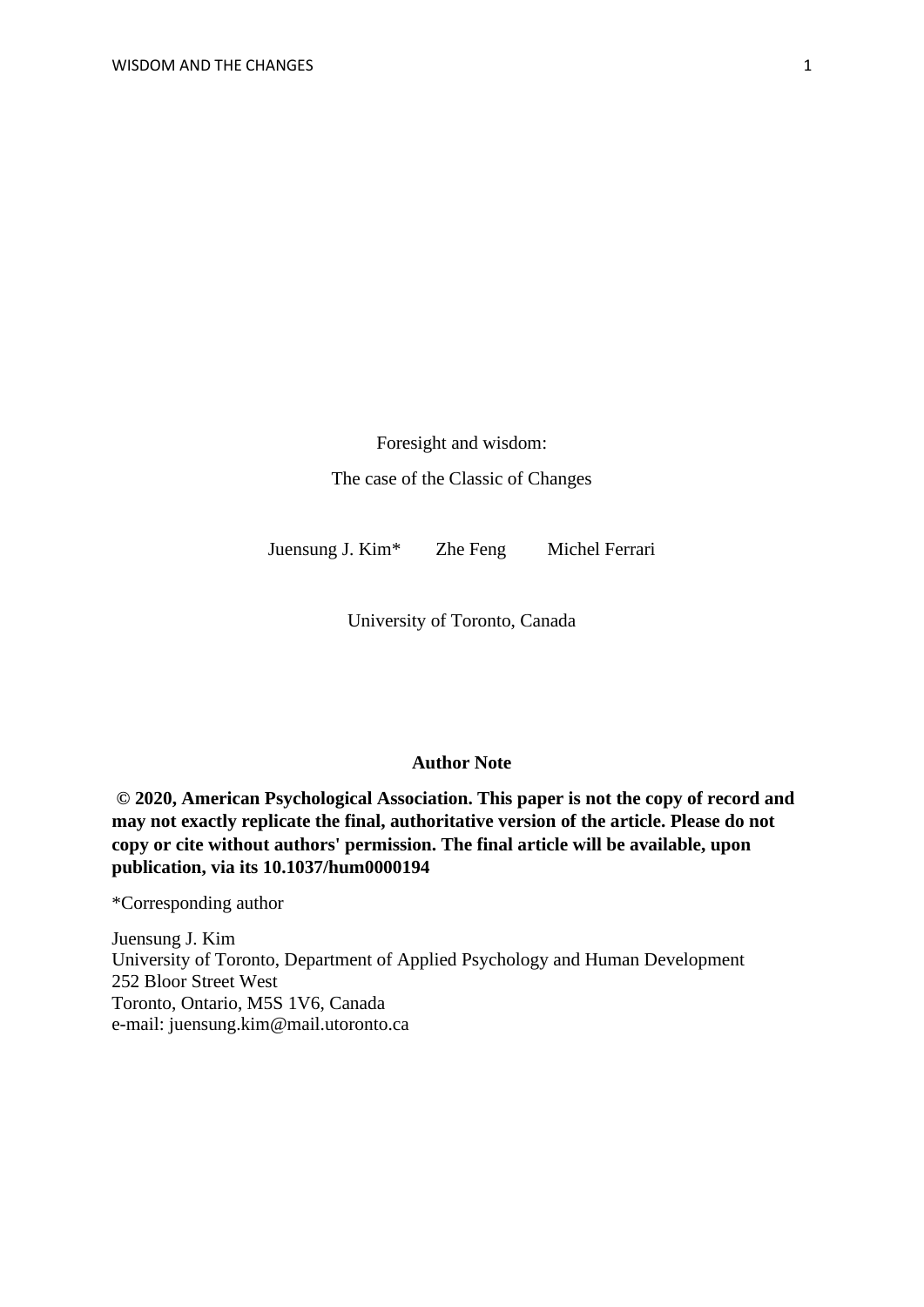### **Abstract**

Wisdom has remained an elusive topic of perennial interest to philosophers and theologians, and more recently to psychologists and ethnographers. In constructing scientific theories of wisdom, we owe a great intellectual debt to received and long-debated philosophical and theological texts. As the psychology of wisdom becomes increasingly interested in the capacity of wise individuals for prognostication, we explore the importance of one such received wisdom text in China, 易經, or the *Classic of Changes*. The *Changes* has historically been used for divination, philosophical reflection, and the personal development of wisdom. We argue that the historical engagement of the *Changes* exemplifies the emphasis on timely, optimal action in classical Chinese understandings of wisdom, since divination aims to help ascertain a course of action that will bring about an optimal outcome. Reflection on important texts is also integral to modern efforts to teach for wise problem-solving. We discuss applications of both divination and reflection to developing wisdom as understood in modern psychology, and their implications for research on wisdom.

*Keywords:* wisdom; development; Classic of Changes; Chinese thought; wisdom texts

# **Public Significance Statement**

The present paper examines views on wisdom derived from the *Classic of Changes*, a classical Chinese wisdom text and manual of divination. Classical uses of the *Changes* for cultivating wisdom are interpreted via modern psychological research. Such interpretations show the viability and importance of studying prognostic ability as a means of better understanding the nature of wisdom and its development.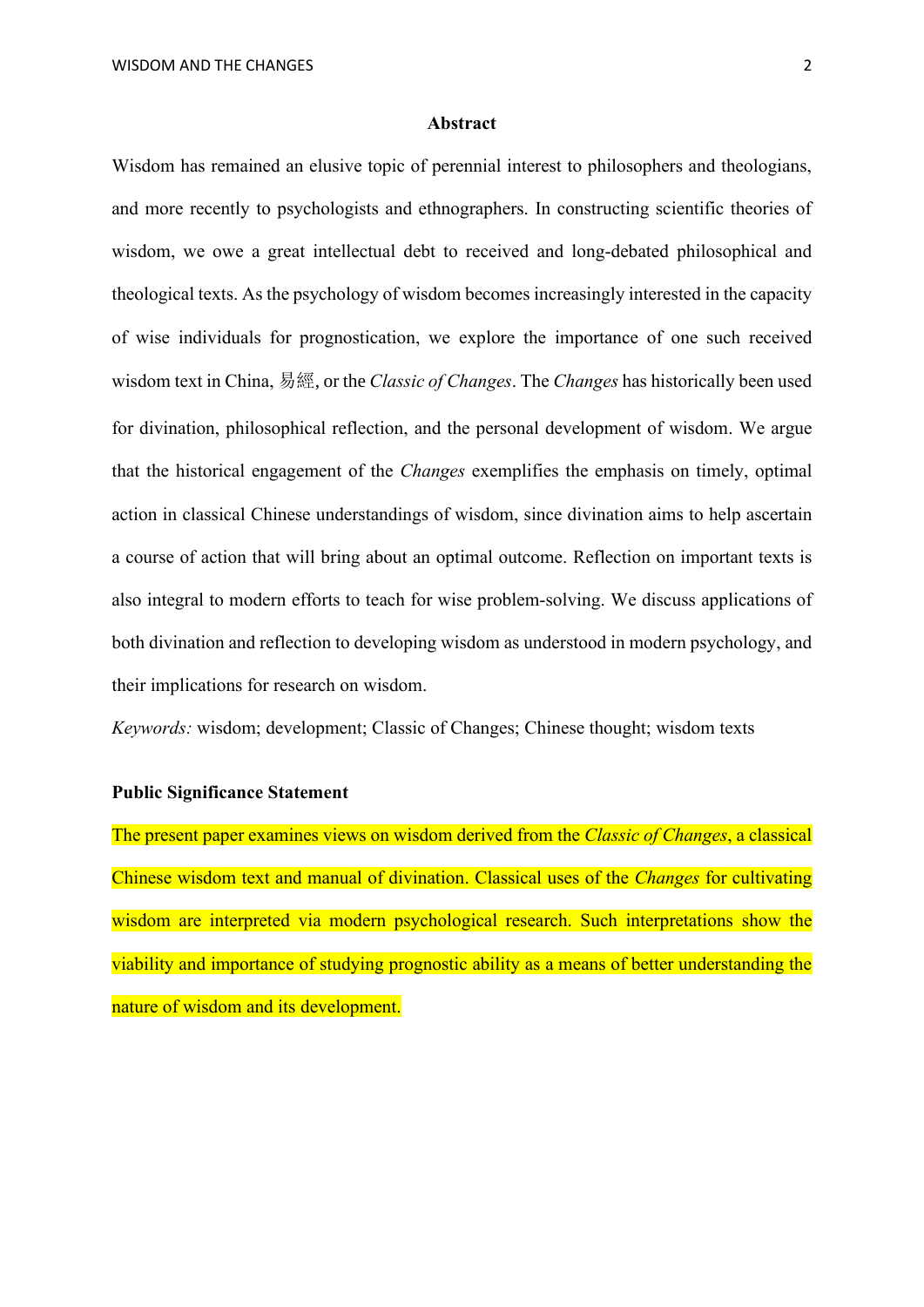*"To deal with the chaotic and yet manage to avoid confusion and to handle change and yet manage not to drown in it, only [the Changes], being the most profound and subtle device in the whole world, could ever be up to doing these things!"*

*(Wang Bi, 226-249)*

### **Wisdom and Foresight: The Case of the** *Classic of Changes*

The ideal of striving to live a good life is common to most, if not all, cultures, and gaining wisdom is typically integral to attaining that ideal (Tafarodi et al., 2011). The last 30 years have seen wisdom increasingly become an object of psychological research (Clayton & Birren, 1980; Staudinger & Glück, 2011). Among other things, research on wisdom has found a negative correlation with anxiety and depression (Thomas et al., 2017), and a positive correlation with well-being (Grossmann et al., 2013; Fu, Wei, Wang, & Wang, 2019), life satisfaction (Le, 2010), and meaning in life (Webster et al., 2017).

Despite the relative success of research on wisdom, and the broad consensus on how to operationalize it (Bangen, Meeks, & Jeste, 2013; Glück, 2018; Grossmann et al., 2020; Jeste et al., 2010), there has been less consensus regarding methods for intentionally developing wisdom. While training people to achieve greater distance from their own perspective has achieved some success in facilitating wiser reasoning (Grossmann, 2017), most attempts to develop wisdom in school and professional training have shown little evidence of meaningful progress (Ferrari & Kim, 2019).

And yet, practices to intentionally develop wisdom are a near historical cultural universal, coded into the received texts and practices of the world's religious and philosophical wisdom traditions (Curnow, 2015; Hadot, 1995; Walsh, 2014). In the Chinese cultural sphere, there has been one particularly influential text considered not only the work of wise sages, but consulted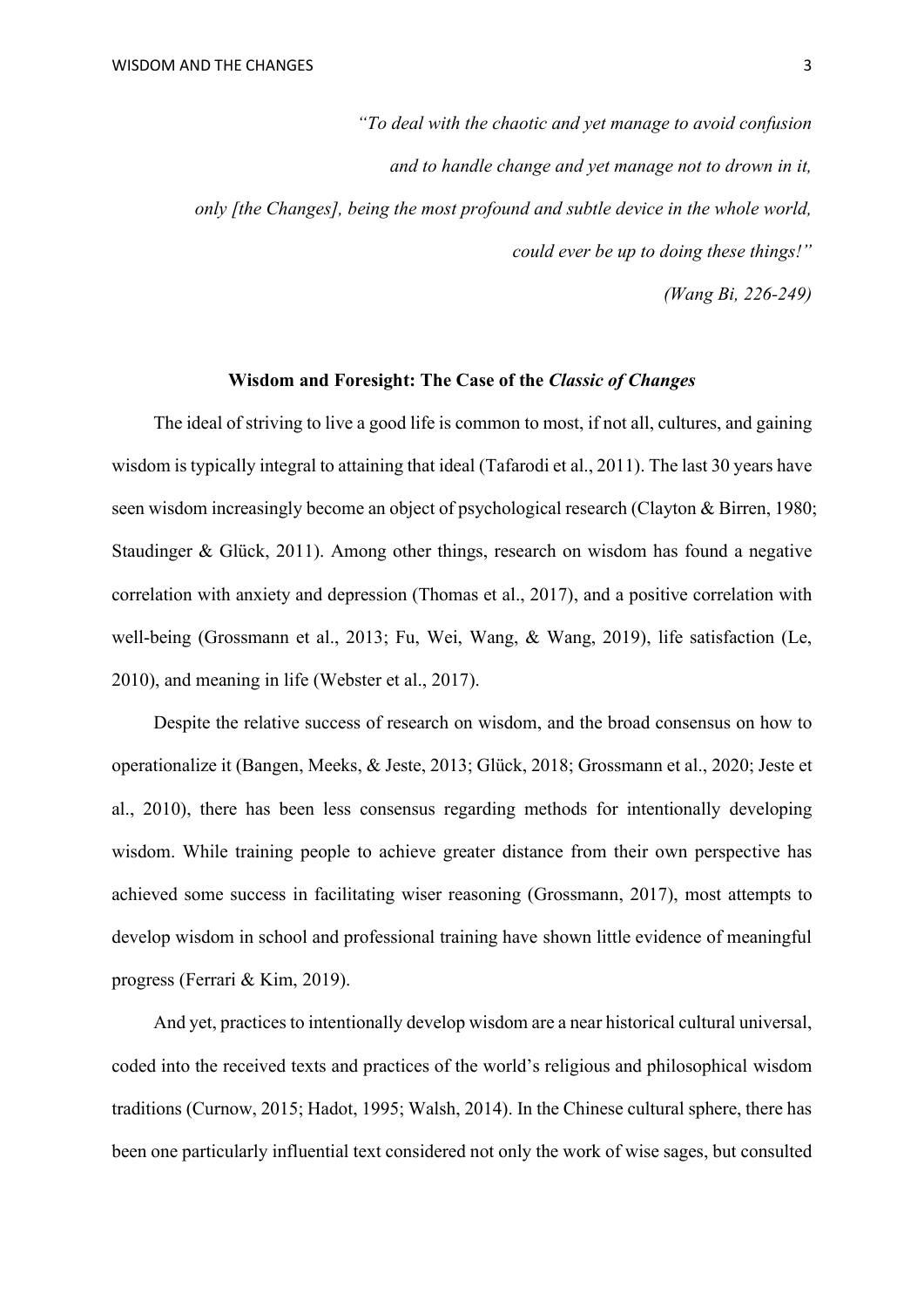as a sage-oracle itself. Commonly known as 周易 (*Zhōuyì*, Changes of the Zhou Dynasty) in China, it is better known in the West as the *I Ching,* or *Yijing* (the *Classic of Changes*; hereafter *Changes<sup>1</sup>* ). As Smith (2008, 2012) shows, the *Changes* is alive and well as a contemporary object of study and influence, not only in China but in Western nations, even receiving government approval in Taiwan. In fact, laypeople's study of the *Changes* in China, Hong Kong, and Taiwan saw a boom in popularity in the late  $20<sup>th</sup>$  century: study groups are still common in most major cities, and books on the *Changes*, including graphic novels, are easy to find (Smith, 2012). Likewise, the *Changes* is still used in Chinese medicine (e.g. Zhang, 2002), management (e.g. Lu, Qian, Wang & Lu, 2011), education (e.g. Zhang, 2008), and design (e.g. Li, 2008) to name but a few areas of continuing professional influence.

Perhaps most interestingly, the *Changes* is not a book as we are accustomed to them in modern, culturally Western settings. Rather than being a collection of poetry, arguments in prose, or a cultural historical narrative, the *Changes* is most famous as a manual of divination, being a collection of models of different possible moments in time and their developmental changes, described through poetry and metaphor. As Larson (2019) notes, divination neatly parallels the therapeutic process. Both begin with a person seeking advice, leading to an assessment and diagnosis of the case at hand, and a prognosis for future outcomes. Much like a therapeutic manual, the *Changes* and its methods of divination provide tools for diagnosing particular moments in time and giving a prognosis for what may follow from them, including how ill fortune is to be avoided if one acts wisely. Larson's work is quite timely, as the study

<sup>&</sup>lt;sup>1</sup> Translation of the Changes into English is complicated by different methods of transliterating Classical Chinese into English script, the source of the dual I Ching/Yijing rendering. I Ching uses the old Wade-Giles system, Yijing uses modern Pinyin. To simplify matters, we have elected to refer to the text as the *Changes*, using a common translation of the title among scholars of Chinese texts (Lynn, 1994; Smith, 2008). Where Chinese names or terms are untranslated, we have used the Pinyin system. We have also primarily made reference to direct translations of Chinese sources into English, either from contemporary scholars or rendered by the second author, who reads Chinese fluently.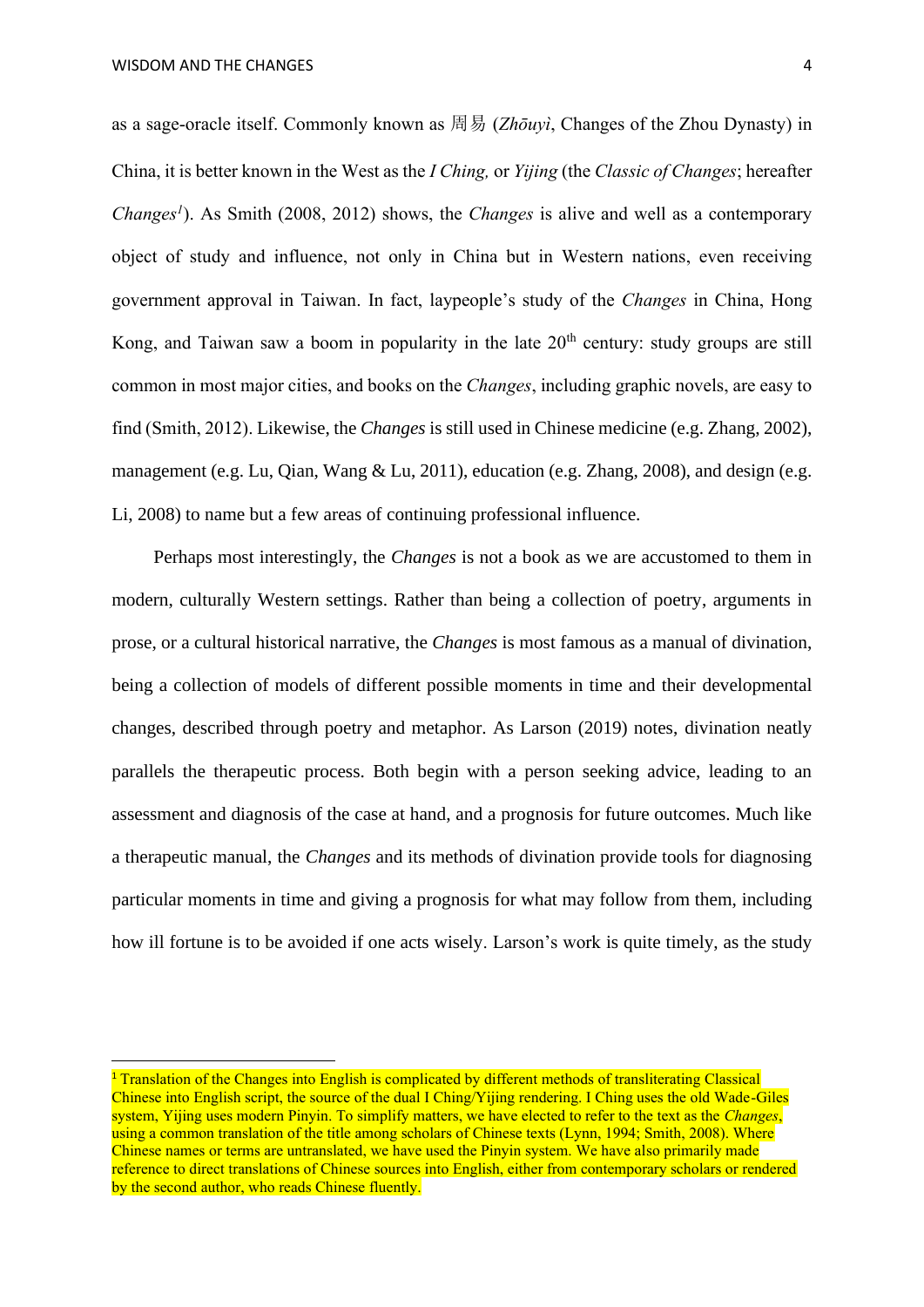of wisdom has recently begun to take an interest in the capacity of wise individuals to reason about future events (Peetz & Grossmann, in press).

By interpreting classical uses of the *Changes* to develop wisdom in light of modern Western psychology, the present paper highlights the importance of prognostic skill for a full understanding of wisdom. While foresight is an increasingly acknowledged element of wisdom in Western scientific models, most Western lay theories and expert models of wisdom emphasize reflection, or skillful hindsight (Weststrate, Bluck, & Gluck, 2019), perhaps due to their emphasis on life experience as the main developmental source of wisdom. By contrast, the *Changes* emphasises both a different key skill (prognostication) and a different developmental source (study and practice). We argue that exploring this perspective on deliberate development of wisdom opens up fruitful avenues for future empirical research and theoretical understanding of wisdom.

## **A Brief Introduction to Wisdom as Foresight**

Much early research on wisdom focuses on lay theories of wisdom, or what the average person considers to be a wise person or wise behavior, especially when seeking to understand cross-cultural differences in wisdom. Despite the general emphasis on reflection as characteristic of wise individuals (Weststrate, Bluck, & Gluck, 2019), foresight is also integral to many lay theories of wisdom (Ardelt, Ferrari, & Shi, in press; Asadi, 2015; Holliday & Chandler, 1986; Ji, Nisbett, & Su, 2001). While not always highlighted, foresight forms one core aspect of the original performance method of measuring wisdom: the Berlin Wisdom Paradigm (BWP; Staudinger, Smith, & Baltes, 1994). The BWP assesses wisdom by asking participants to think aloud about the experiences of hypothetical situations. True, in life review tasks, participants are asked to reflect on how a person might have experienced some event. However, in life planning tasks, participants are asked to reason prospectively about what a person might say or do to response to a future event. In both cases, participants' responses are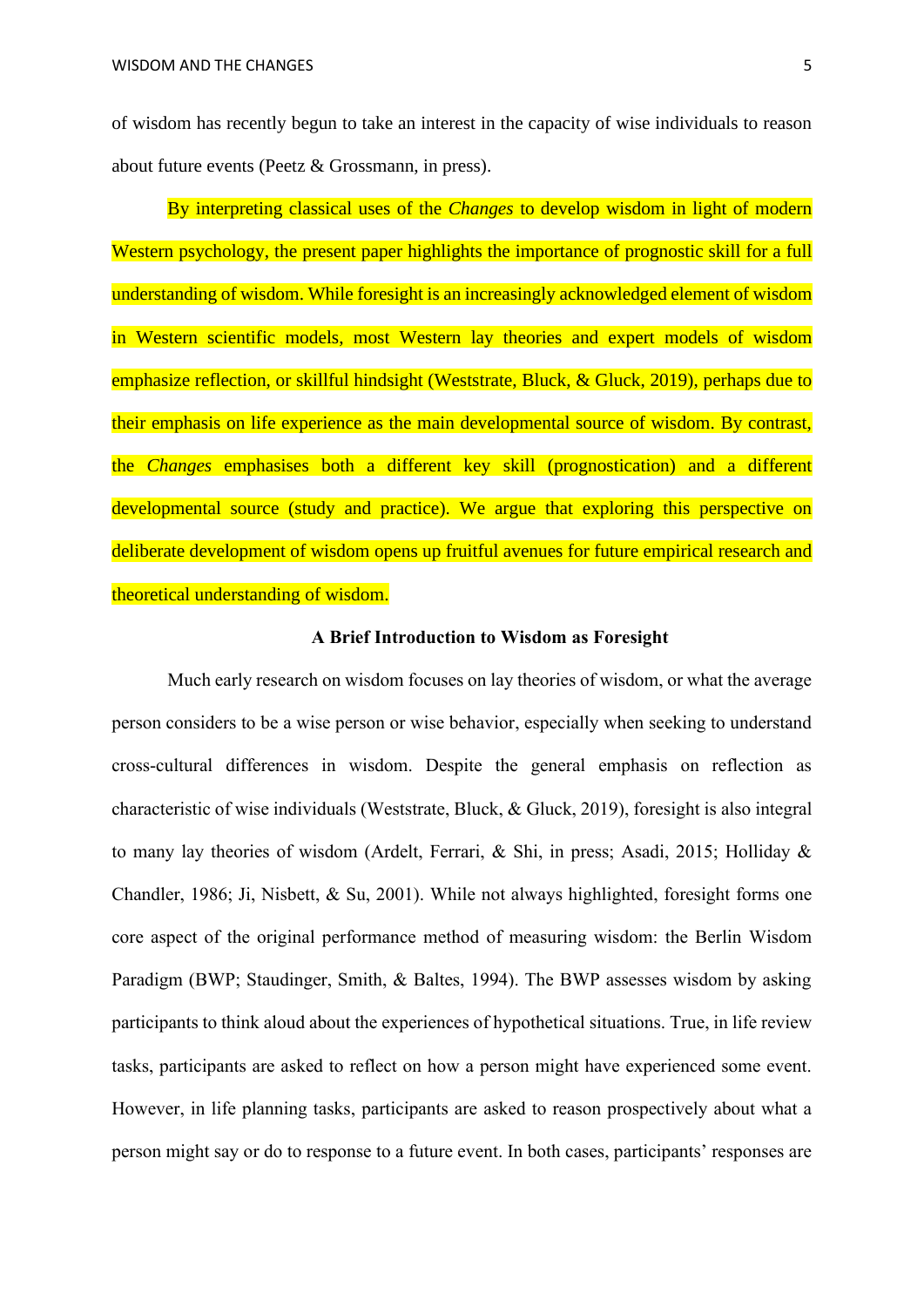WISDOM AND THE CHANGES **6** 

coded according to five criteria: 1) factual knowledge about the fundamental pragmatics of life; 2) procedural knowledge about dealing with the fundamental pragmatics of life; 3) understanding of life contexts; 4) knowledge about the differences in values and life goals; 5) knowledge about and management of uncertainty. In short, the BWP assesses wisdom by asking participants to draw upon their knowledge and perspectival skills to predict the outcomes and potential development of life situations, a classic context for divination. Given Larson's (2019) point about the similarity between divinatory methods and psychological diagnostic techniques—between diviners and therapists—it is perhaps unsurprising that practicing clinical psychologists have a wisdom score equivalent to people nominated as wise (Smith, Staudinger, & Baltes, 1994).

In addition to lay theories and performance measures, recent research by Grossmann and colleagues explores the relationship between wisdom, future-directed reasoning, and affective forecasting. These studies have found that wise reasoning about future conflicts better resolves conflicts (Huynh, Yang, & Grossmann, 2016; Peetz & Grossmann, in press), and that training wise reasoning skills results in more balanced predictions about future emotional reactions (Grossmann et al, 2020).

Given this strong connection between wisdom and foresight, examining the *Changes* historically both a wisdom text and a divination manual—may provide ideas for research on methods to increase wisdom as foresight. We now move to a discussion of the *Changes*, our approach to examining it as a text that provides 64 universal patterns of wisdom-related pragmatics of life, and its influence on Chinese philosophy.

# **The** *Changes* **and Wisdom Literature**

Texts that are traditionally held to be important tools for imparting wisdom are an ancient genre. The term "wisdom literature" originates in Abrahamic scholarship, in reference to specific books of the Old Testament (Crenshaw, 2015; Kugel, 2012), but analogous wisdom texts are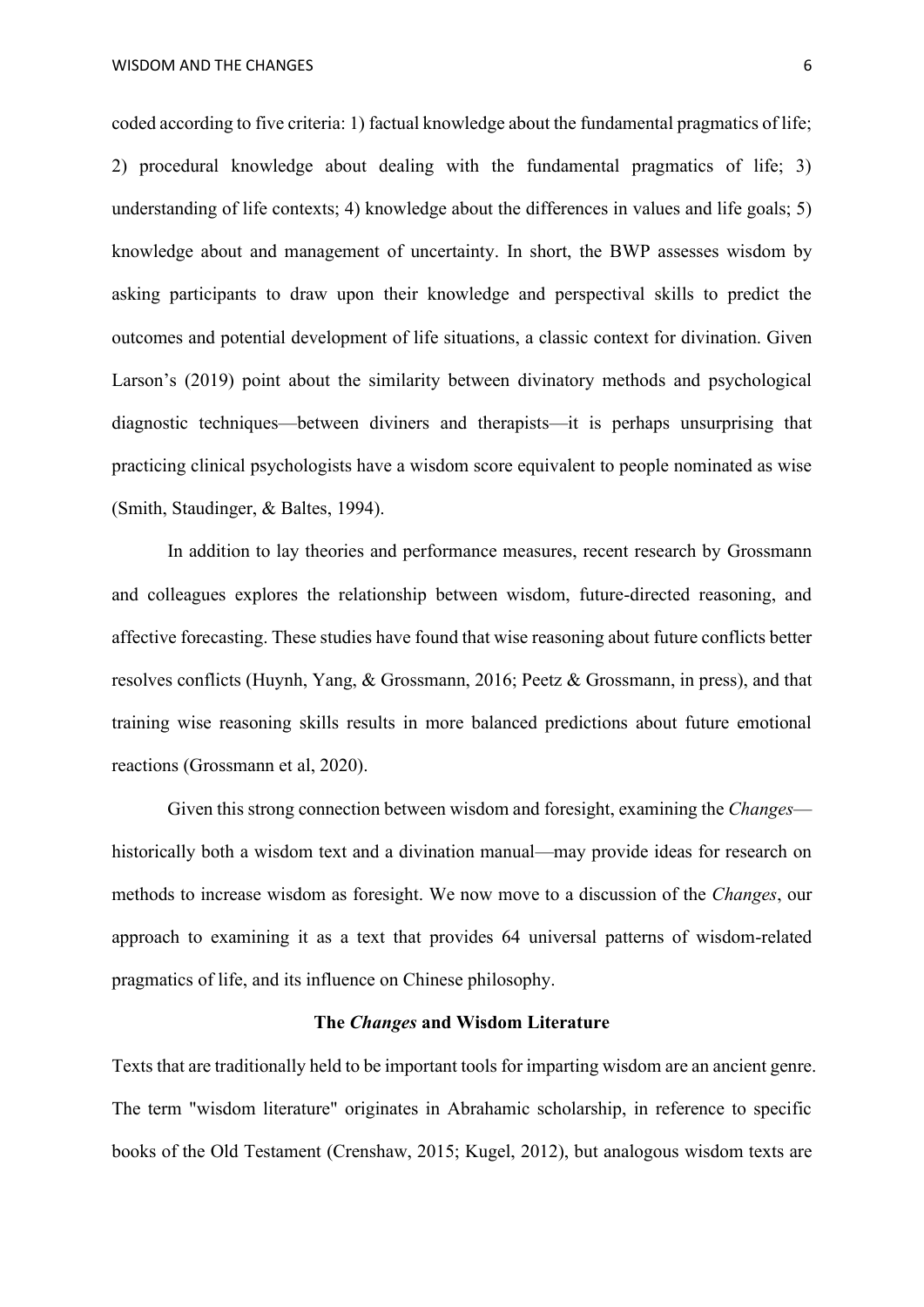found in cultures the world over, including: the Bhagavad Gita, the Golden Verses of Pythagoras, or the Analects of Confucius and many more (Curnow, 2015). Rudolph (1987/2005) argues that the basic form of wisdom literature is the short proverb, but from that core finds itself expanded into a wide variety of forms. Narratives, riddles, and even collections of omens could be considered wisdom literature. The *Changes* falls into the latter category, since its core text has its origins in mantic interpretations of hexagram patterns that draw on seasonal motifs, poetry, and mythology familiar to diviners at the time it was developed (Smith, 2008).

As with other world wisdom literature, the *Changes* is a difficult text to translate, though many translations have been made, since the 18th century (Shaughnessy, 1993; see Smith [2012] for an account of these many translations). While the Wilhelm/Baynes translation of the *Changes* is undoubtedly the most famous and is not false, it is a translation from Chinese into German, and then into English that is now over 50 years old. For these reasons, more recent translations of the text and accompanying commentaries, based on wider classical scholarship and more recent archeological findings, are cited in the present paper.

### **The** *Changes* **and its Influence**

Historically there have been three versions of the *Changes*: 周易 (*Zhōuyì,* which became the *Classic of Changes*, and to which we refer unless specified otherwise), 連山 (*Liánshān*), and 歸藏 (*Guīcáng<sup>2</sup>* ). In its basic structure, the *Changes* consists of all possible combination of 8 trigrams (3-lined sets of broken and unbroken lines), giving 64 hexagrams

<sup>2</sup> While the *Zhōuyì* version of the text eventually became a Confucian classic, the *Guīcáng* version of the *Changes* re-discovered in part in 1993, emphasises the *yīn* elements and was influential in Daoist circles. This version is traditionally attributed to the Yellow Emperor (黄帝, 2698–2598 B.C.), an important figure in religious Daoism (Zhang, 1991). While *Zhōuyì*starts with the *Qián* (乾) hexagram (all solid lines), representing Heaven and ultimate activity, *Guīcáng* begins with the *Kūn* (坤) hexagram (all broken lines), representing Earth and ultimate receptivity. The *Guīcáng* holds *yīn* characteristics in high regard, represented by the qualities of the female and the earth (Zhang, 1991). Developing the softness and humility of the *Guīcáng*, Laozi and the Daoist philosophy advocate naturalness (自然, *zìrán*), effortlessness and non-action (無为, *wúwéi*) (Chan, 2017). Daoist religious practices also used hexagram symbolism to chart the path of inner cultivation (Liu, 1947/2008), with Daoist philosophy both influenced by and influencing the development of scholarship on the *Changes*. Little is known about the *Liánshān* version, since only fragments of it remain in quotation.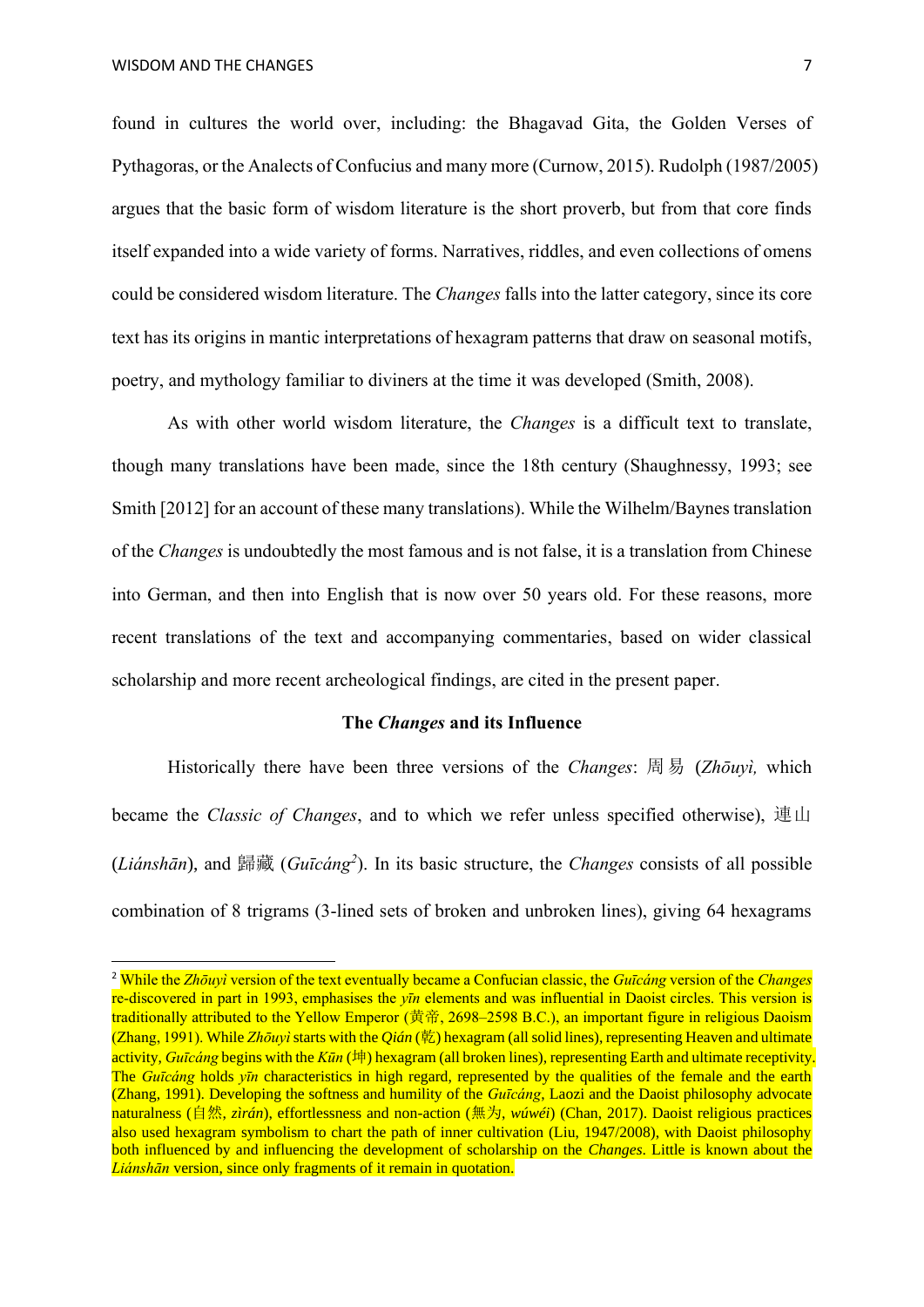and their interpretation (Fig. 1). Unbroken lines represent qualities of firmness, activity, and expansion (traditionally associated with the principle of *yáng,* 陽), while broken lines represent qualities of yielding, abiding, and contraction (traditionally associated with the principle of *yīn*, 陰).



Figure 1: The Hexagrams of the Classic of Changes

The historical genesis of the hexagrams is a matter of much debate. According to the most common received histories of the *Changes*, the combinations of *yīn* and *yáng* lines into 8 trigrams are attributed to the legendary sage and culture hero Fu Xi (伏羲), while the 64 hexagrams and their line readings are ascribed to the wise King Wen of Zhou (周文王, 1152-1056 B.C., founder of the Zhou Dynasty) (Smith, 2008). The archaeological record is less clear,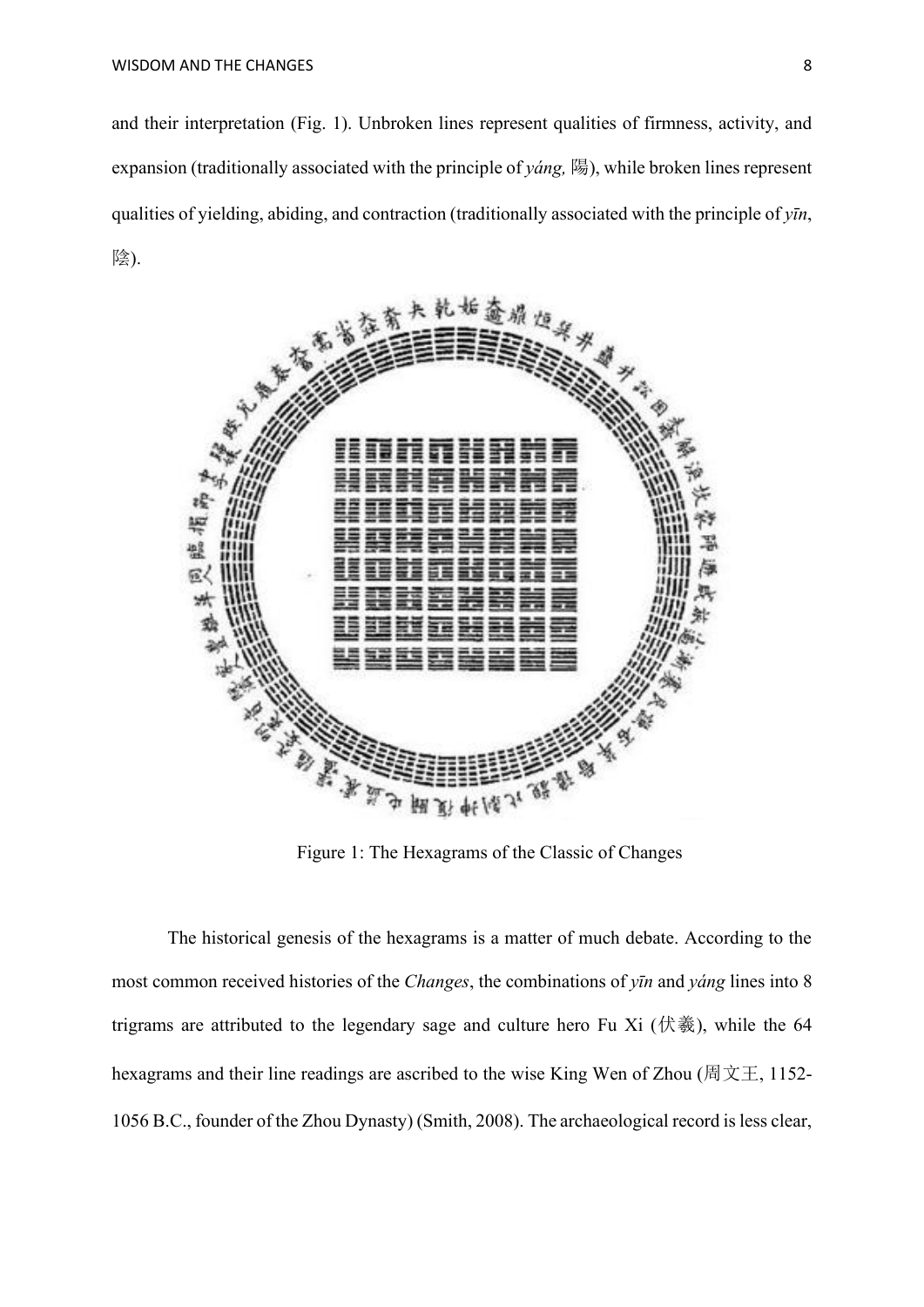with evidence of hexagrams being used in divinatory practices as early as the prior Shang Dynasty, ca. 1200-1045 BCE (Shaughnessy, 2014).

In the received text, each of these 64 hexagrams is given a name which draws upon ideas or symbolism that appear in the overall judgments, along with readings for each line (e.g., #33, 遯 Retreat; #34, 大壯 The Power of the Great). The judgements and readings themselves drawing on many images (e.g., 天下有山, 'Mountain under heaven above'), scenes (e.g., 系遯 有疾厉, 'A halted retreat is nerve-wracking and dangerous.') and tropes (e.g., 执之用黄牛之 革莫之胜说, 'He holds him fast with yellow oxhide. No one can tear him loose.')—all from Hexagram #33—that would have been familiar to a person of the time (Smith, 2008). With this imagery as a base, the hexagram system allows for the formal, binary notation of qualitative attributes (Secter, 1998). When contexts change, the preponderance of *yīn* and *yáng* are thought to change dynamically, resulting in different states, represented by different hexagrams or different lines in a hexagram. This relativity of *yīn* and *yáng* qualities in any object, event, or situation emphasizes change as the ultimate constant in all things. As explicated in Wang Bi's (王弼) influential commentaries (trans. Lynn, 1994), the *Changes* is thus considered a collection of analogous universal models, capturing moments of change and transformation, along with wise commentary by past sages.<sup>3</sup>

This models of change and transformation thus established, the *Changes* becomes a system of 64 patterns for representing the fundamental pragmatics of change over time, both is particular situations, and as universal principles. Consulting the *Changes* as an oracle in divination identifies where one is in the flow of events, what to anticipate, and what conduct would be appropriate to that particular situation, while also considering how the situation may

<sup>3</sup> While many readers may be familiar with Jung's attempt to understand the *Changes* through comparison to his notion of synchronicity, this classical understanding, exemplified by Wang Bi, supports Pauli's argument that the text catalogues induced correspondences, rather than spontaneous coincidences (see Zabriskie, 2005).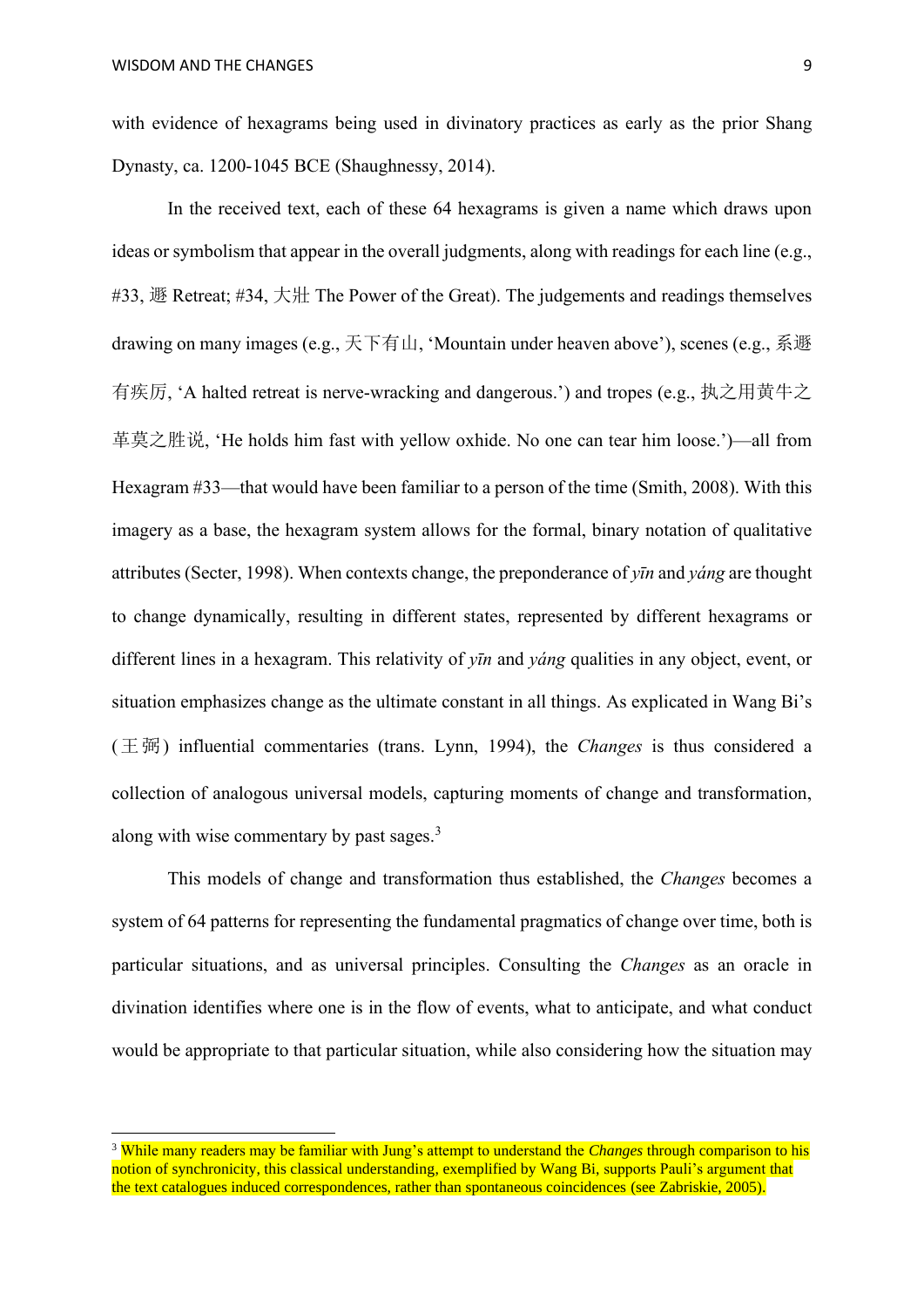further unfold in the future. Used in this way, the *Changes* is a useful tool for "knowing-to" identifying the optimal course of action appropriate to a given time, one likely to be considered the most virtuous and wisest in the long run. Studied as a classical philosophical text, debated and reflected on by scholars, and as an exercise in self-cultivation (Smith, 2008), the *Changes* also serves as a vehicle for developing and integrating multiple perspectives—the sort of dialectical thought at the core of philosophy as spiritual practice (Hadot, 1995), and a hallmark of classical Chinese wisdom in particular (Grossmann, 2018). In fact, research by Ji, Nisbett and Su (2001) found that Chinese participants judged those who predicted change to be wiser, demonstrating the importance of change to the Chinese understandings of wisdom.

The influence of the *Changes* on Chinese philosophy is clear in the historical interaction of the native Confucian and Daoist schools with the *Changes.* The Ten Wings commentary, the core philosophical exegesis of the *Changes*, has traditionally been ascribed to Confucius. 4 According to Sima Qian, Confucius became fond of the text in his later years and came to believe that early study of the *Changes* was necessary; that, had he done so, he would have made no major mistakes (Ren, 2001), and would have considered himself a  $j\bar{u}nz\tilde{\jmath}$  ( $\overline{z}$ 子, "superior person"). In the Confucian view, the *Changes* explicates the fundamental order of the cosmos to understand and guide human actions (推天道以明人事), expanding two aspects of social life: socio-political life (e.g. how to govern a state) and self-cultivation (Lai, Chen & Lin, 2013). The moral order in human society mirrors the natural order, and the *Ten Wings* interpretations of the *Changes* serves to demonstrate this connection (Lai, Chen & Lin, 2013).

Having reviewed the history of the *Changes* and its influence on the ideals of Chinese philosophy, the following sections will review different uses of the *Changes* as an oracle for

<sup>4</sup> According to modern scholarship, the Ten Wings is of unknown authorship, and usually considered the work of multiple authors (Smith, 2008).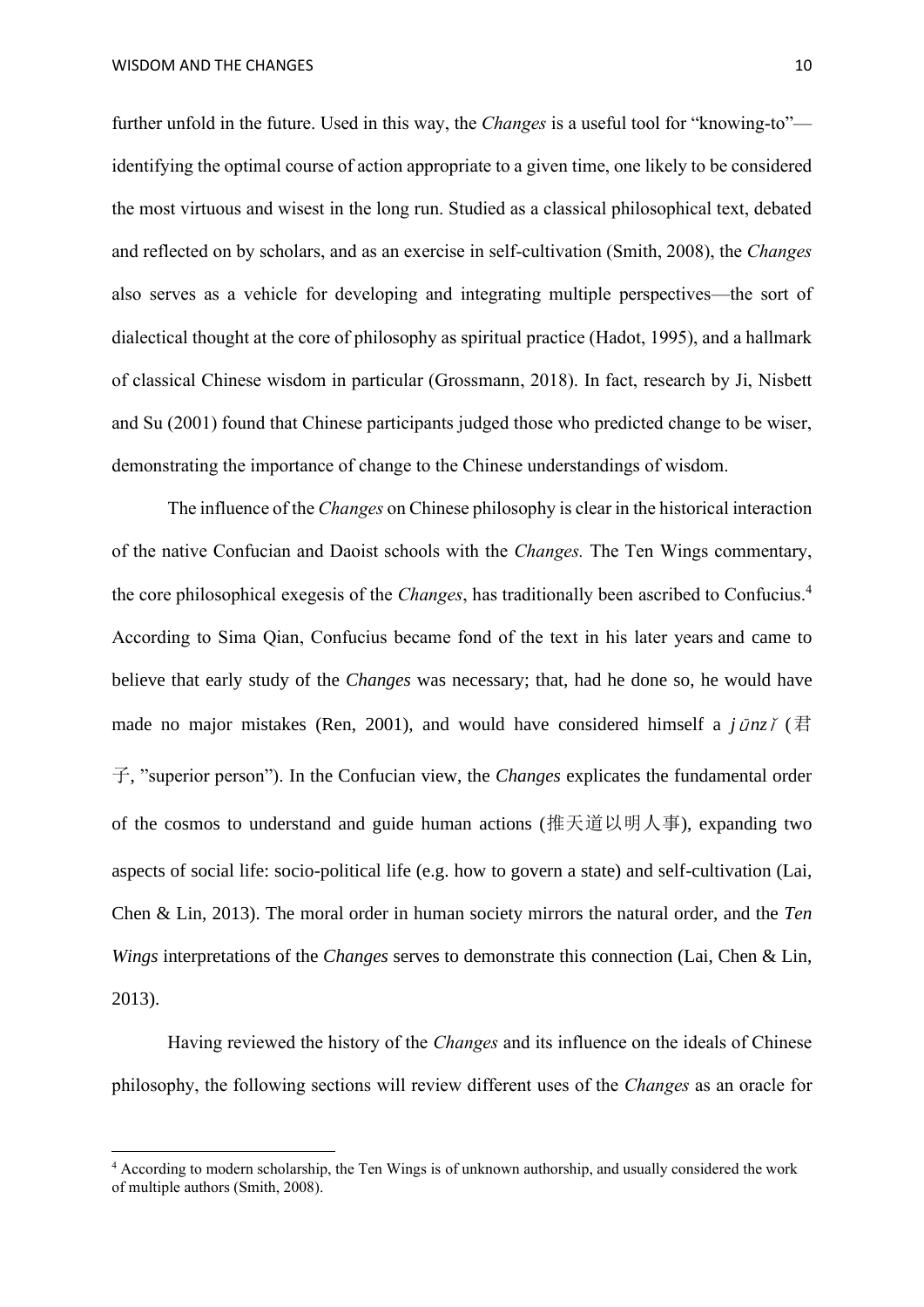prognostication and as reflective text, before discussing how both uses contribute to cultivating wisdom.

## **The** *Changes* **as Divinatory Oracle**

The *Changes* is often associated with the mantic casting of oracles that purportedly identify one's situation at a particular moment in time, present possible developments of that situation, and invite one to choose the best conduct available under existing circumstances. The original mantic use of the *Changes* demonstrates two important factors of the Chinese wisdom tradition that followed it: (1), that foresight—the ability to discern how events will unfold and then prepare accordingly—is vital to wisdom, and (2), that our capacity for foresight can be trained or scaffolded by using tools, like the *Changes*. A diviner skilled in the mantic arts was able to discern patterns invisible to ordinary people. Their prognostications could help prepare for imminent misfortunes, affording a better life for oneself and others—enduring hallmarks of wisdom. As Ting et al. (2020) observe, in the cultural system stemming from the Classical Chinese worldview, the diviner often provided primary mental health care, using their skills to identify how an individual had come uncoupled from fate, and potential opportunities to realign with the unfolding natural order.

# **Guan Lu's Mantic Prognostication**

This kind of prognostic skill is exemplified by adepts like Guan Lu (209–256 CE), a famous diviner of the Late Han Dynasty. In one story, Guan used the correlative hexagram systems to interpret the dream of a high ranking official, about some blue flies on the official's nose:

"[Y]our nose is of a shape corresponding to the hexagram Gen [#52{Stillness/immobility}] and might be likened to a mountain in the center of your face. [Your nose] is high, but not excessively steep, so you will be able to preserve your noble place. The green flies you describe are rank and offensive, and they are gathering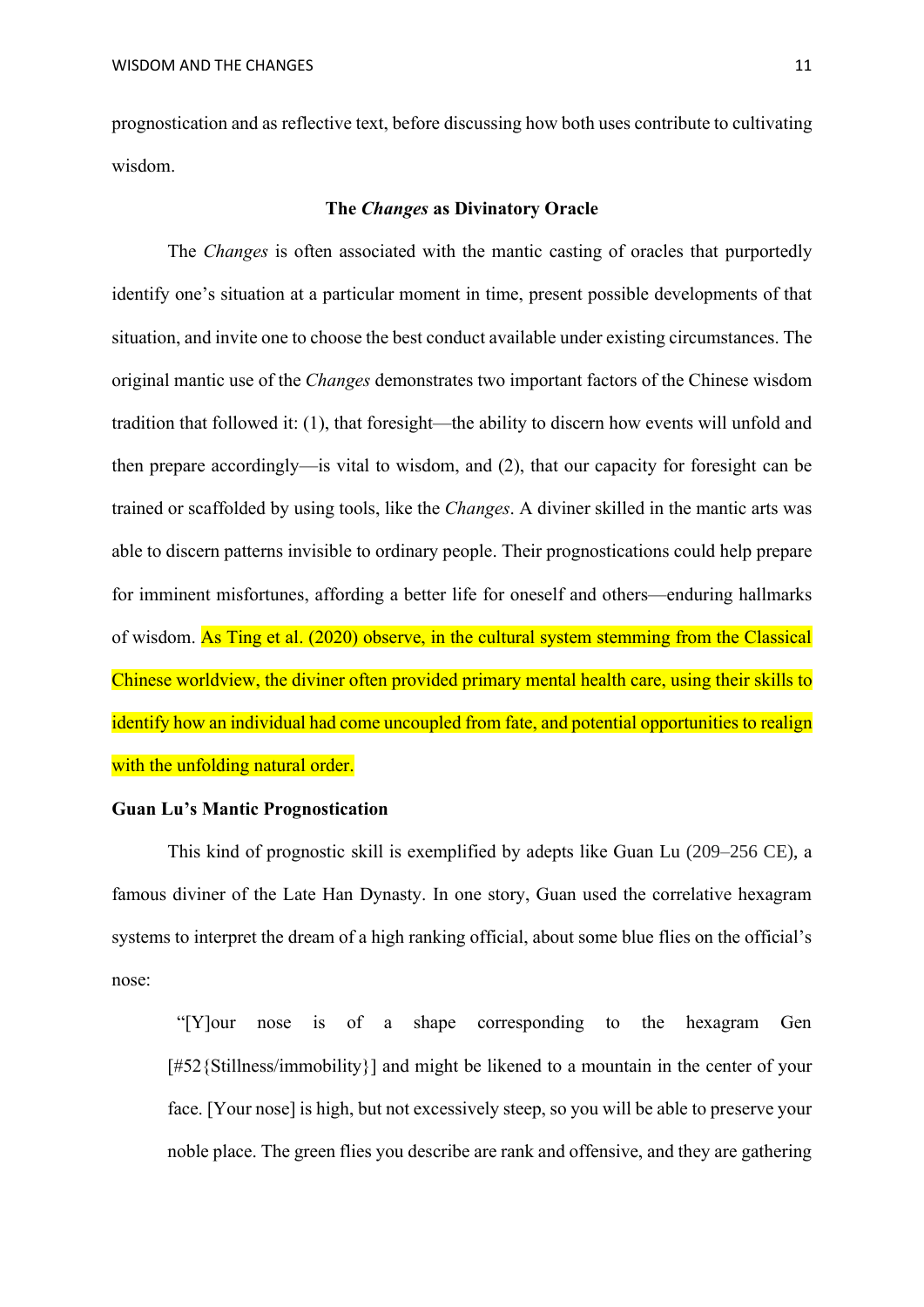about your nose. Those who stand at dangerous heights must be overturned, and those who commit impulsive acts of valor will perish. One must contemplate the cycles of waning and waxing, the periods of rise and decline. This is why a mountain under earth is called 'modesty' [謙 *Qiān*, #15, composed of the Mountain trigram below the Earth trigram] and thunder over heaven is called 'power of the great' [大壯 *Dàzhuàng*, #34, the Thunder trigram above the Heaven trigram]. The import of 'modesty' is decreasing the numerous to increase the scarce. The import of 'power of the great' is treading no path that is not a correct path. Self-sacrifice always leads to highly visible greatness, and acting wrongly always brings harm and defeat." (DeWoskin, 1983, pp. 99, injections our own)

The hexagrams form the core of Guan's advice: Modesty requires a balancing of forces, while Power of the Great requires avoiding actions that violate decorum. When accused of being all talk by another official, Guan further predicted the demise of both officials, who were eventually executed after their patron was deposed (Smith, 2008). Guan was famous in his day for making powerfully accurate divinations, based on a deep understanding of the fundamental patterns depicted in the *Changes*.

Guan's use of the hexagrams to represent and convey important insights is emulated by later thinkers like Zhu Xi, who argued that the *Changes* provided a scaffold for discerning patterns that might otherwise be ineffable (trans. Adler, 2017, 2019), and allowing them to be communicated. This use of the oracle illustrates attunement to changing times and circumstances; mantic readings evoke insight in others appropriate to a particular moment in time. This skill is echoed in Wang's contemporary psychological model of wisdom (Wang & Zheng, 2014), particularly in its emphasis on correctly diagnosing problematic situations and generating virtuous solutions that are creative, novel, and apt.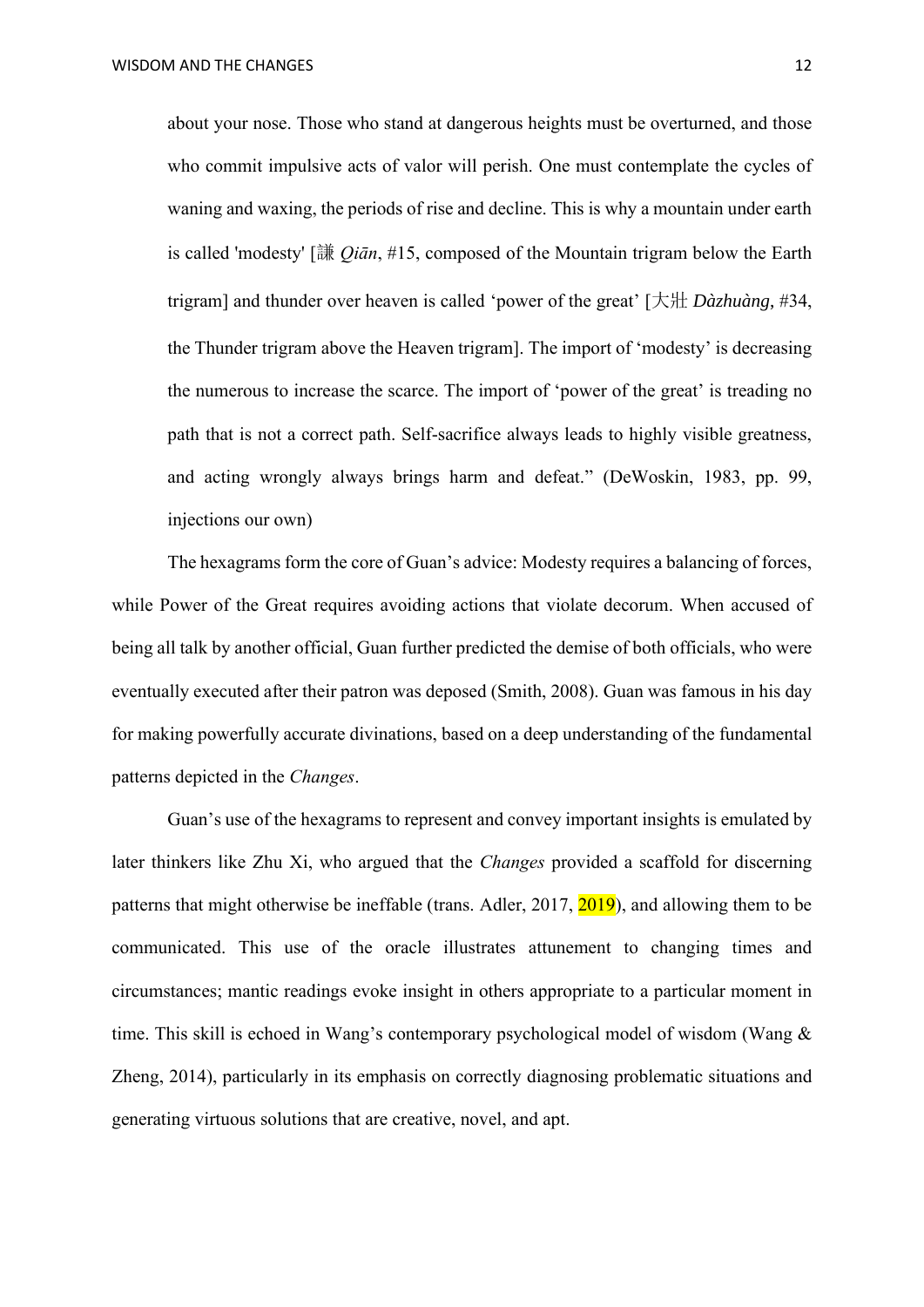In observing the use of proverbs in Irish cultural wisdom, Edmondson (2012) has found that proverbs serve a similar function to mantic readings, characterising proverbs as cultural encapsulations of forms of reasoning. Edmondson argues that the wise use of proverbs involves the ability to diagnose a situation, perceive how it might change, and activate shared proverbial knowledge to promote virtue in others—a process also found in Jewish Tanakh (also called the Christian 'Old Testament') that could as easily describe interpreting the line readings of the *Changes*. As previously mentioned, the *Changes* contains many proverbs, and many of its line readings are still used as such in conversation today (Xu, 1995). While Irish proverbial wisdom lacks the explicit context of seeking alignment with an overarching natural order present in mantic readings of the *Changes*, both use gnomic statements to provoke behavioural changes, illustrating how divination can encouraging wiser action. Indeed, proverbs and omens are exemplary of ancient gnomic wisdom traditions found the world over (Rudolph, 1987/2005). **Zhu Xi's Spiritual Exercises**

While Guan's emphasis on the divinatory uses of the *Changes* is extreme, Zhu Xi (1130-1200), the great Neo-Confucian commentator of the Song Dynasty (960-1279), advocated casting the oracle as a spiritual exercise. In fact, the philosophical core of Zhu Xi's entire doctrine owes itself to his spiritual practices of self-cultivation (Adler, 2008). The aim of Zhu's practice—centred around standard Confucian meditation, reflective study, and strict observance of social conduct—was to gain a clearer understanding of natural and personal patterns of change and development. Positing that the *Changes* would not be useful to anyone lacking self-cultivation, Zhu Xi's use of the oracle places it somewhere between pedagogical tool and diagnostic test. By casting the oracle and attempting to interpret the resulting answer, one can assess the degree to which one's mind is aligned with the minds of the sages who created the *Changes*. The greater one's understanding, the closer one was to being a sage, a process Zhu referred to as "transmission of mind (傳心心)" (Munro, 2015).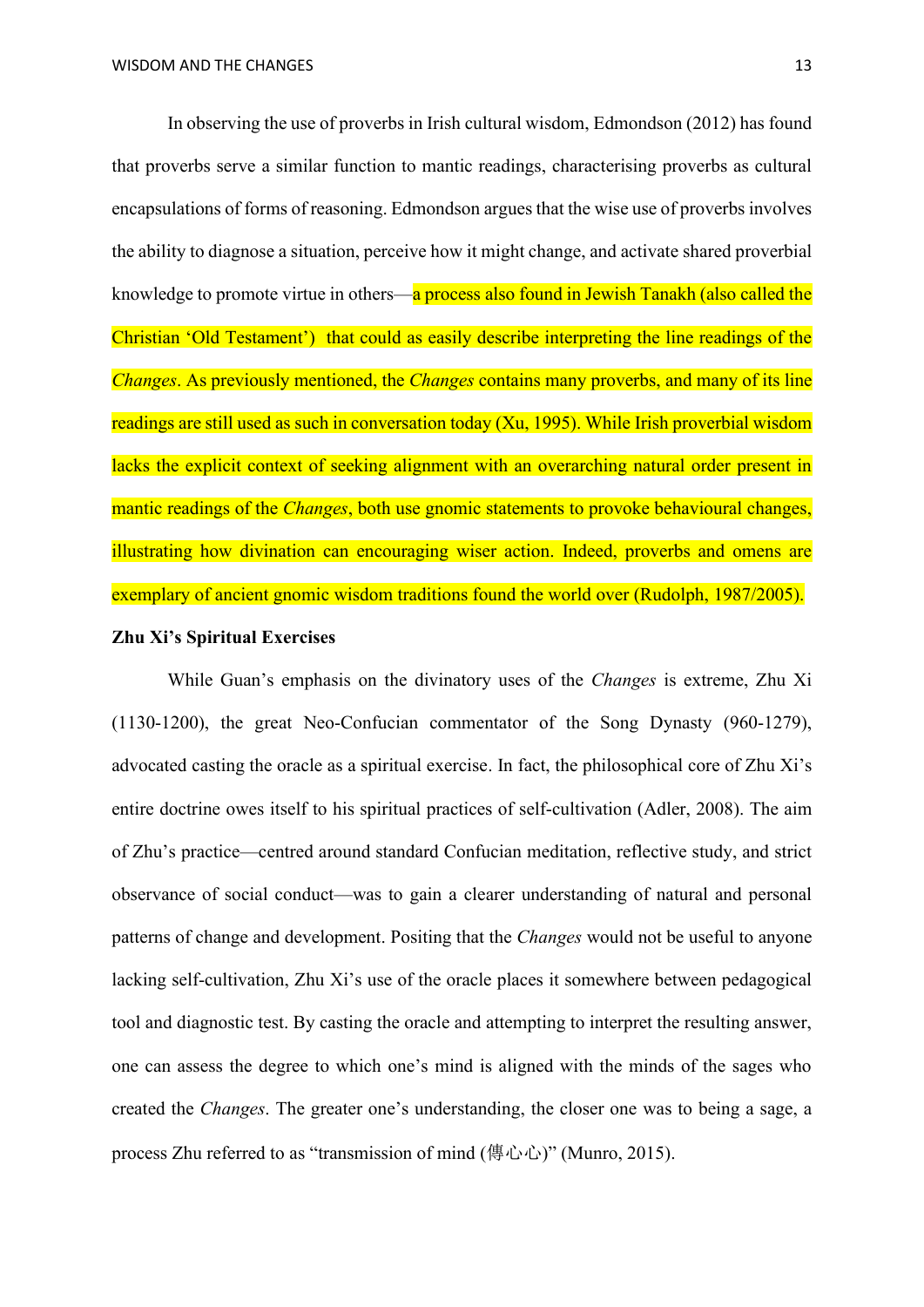This more self-reflective use of the *Changes* as oracle is very suggestive of research findings regarding interactive minds and wisdom. Dialoguing with other minds—both as another individual actually present or simply imagined—has been shown to promote wisdom, as assessed through the Berlin Wisdom Paradigm (Staudinger & Baltes, 1996). While the results of Staudinger and Baltes (1996) were inconclusive, Grossmann (2017) reviews substantial evidence that taking a more distant perspective—either that of another person or a general third person point of view—can facilitate wise thinking. In consulting the *Changes* as an oracle, the ritual aspects of the consultation, and the abstract nature of the reading, encourages the practitioner to step out of their ordinary mode of thinking in a way that resembles some of the strategies reviewed by Grossmann (2017).

The *Changes* also adds an additional level of dynamism to the transmission and facilitation of wisdom unlike that of standard texts not so consulted. Hadot (1995) argues that the question-and-answer structure of many classical Greek dialogues and Christian parables effectively approximate dialogue. Such texts are limited by their medium and cannot directly answer specific questions put to them, making them a poor substitute for an actual teacher or dialogic partner. The *Changes*, however, can answer specific questions. True, as the *Commentary on the Appended Phrases* (系辭傳 *Xìcízhuàn*) of the Ten Wings observes, the *Changes* is inert. But, as an oracle, stimulated by a question put to it, the *Changes* can provide an answer for anything asked of it. Casting an oracle can return either stable lines— referring to the hexagram situation alone—or lines changing to their opposite, and so transforming into another hexagram situation (i.e., the one that the current one will develop into, once those lines have changed). Much was written during the Han Dynasty to elaborate on the near-limitless permutations of textual elements (images, scenes, tropes) available when combined and recombined in response to any question posed to it (Smith, 2008). Backed by this wealth of distributed cognition (see Hutchins, 1995), the *Changes* provides a skillful – though necessarily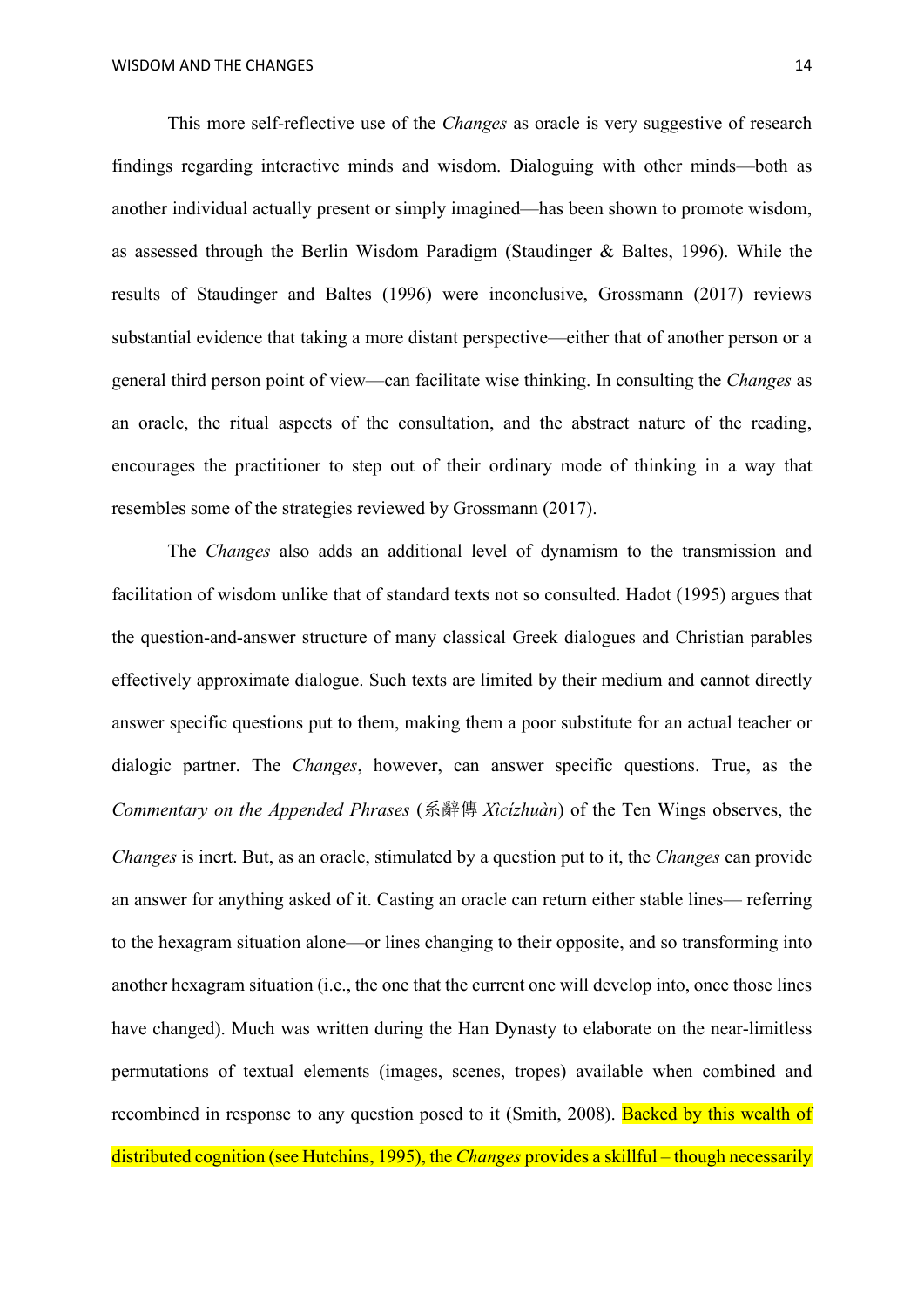complex – method of avoiding the usual problems associated with consulting classical texts for answers to contemporary problems. By allowing recombined aspects of its text and structure to produce different 'proverb-like' answers, the *Changes* facilitates both a transference of proverbial wisdom to particular situations, discussed by Edmondson (2012). It also facilitates self-distancing from habitual egocentric modes of thinking, which Grossmann (2017) finds essential to wise reasoning.

### **Ouyi Zhixu's Karma Diagnosis**

In the Ming Dynasty (1368-1644) Buddhist Ouyi Zhixu (1599-1655), we find a further use of the *Changes* as oracle in a different philosophical tradition. This occurs despite official Buddhist monastic proscription of such practices, making him something of a historical anomaly. McGuire (2014) cites two times in Ouyi's life when he used divination: once to choose a school of Buddhism, and once to divine his karma. In Ouyi's system, divination reveals both karmic obstacles (e.g., arrogance) and karmic potential (preventing despondency). In this sense, Ouyi's is a Buddhist version of Zhu Xi's use of the oracle for self-examination.

The oracle was also used for decision making, bootstrapping wise reasoning through divination. Line readings of the *Changes* outline the behaviours of greater or lesser persons, allocating praise and blame to possible actions. The use of divination for making decisions thus integrates acknowledging uncertainty—important in Western models of wisdom like the Berlin Wisdom Paradigm (Baltes & Smith, 1990, 2008) and Grossmann's model of wise reasoning through self-distancing (Grossmann, 2017; Grossmann & Kross, 2014)—and seeking positive moral outcomes—characteristic of Chinese lay and expert models of wisdom (Chen et al., 2014; Wang & Zheng, 2014; Yang, 2008; 2013). All decisions contain an element of uncertainty, but the *Changes* helps the diviner determine the course of action leading to the best moral outcome for a given moment of uncertainty.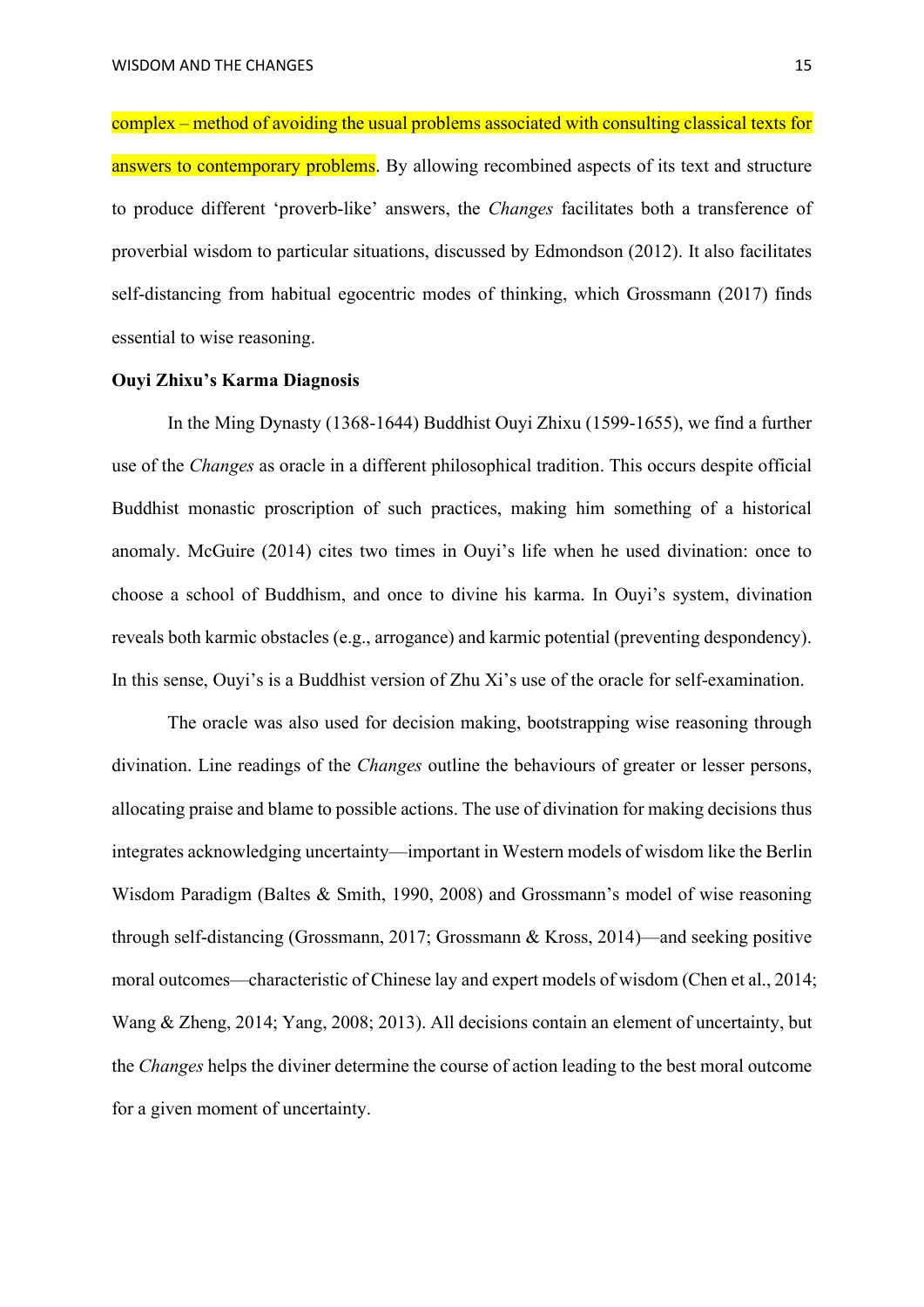In addition to its use for divination, the *Changes*, along with a library worth of commentaries, was debated and reflected upon as a philosophical text. In the next section, we discuss the non-divinatory uses of the *Changes* in cultivating wisdom.

## **The** *Changes* **as Reflective Aid**

As with any great philosophical or spiritual text, private and academic study of the *Changes* was commonplace among the Chinese elite for generations. Numerous commentarial traditions flourished throughout the history of the *Changes* up to the present day. Several such traditions, dating to its earliest documented uses, focused on the *Changes* as a book of moral teachings rather than its use as an oracle. Such use of the *Changes* is most commonly found in Confucian traditions, which formed the dominant scholastic movement in China for most of recorded history. For example, in the *Yào* (要) text discovered in the archeological tomb site *Mǎwángduī* (馬王堆) in Changsha, China (sealed in 168 BCE), Confucius explained to his student Zi Gong that one should refer to the *Changes* for the philosophical lessons offered in its judgements and line readings, rather than solely as a divinatory tool. He said that doing so was a helpful method for people not yet able to understand and adhere to *rén* ( $\Box$ , "humaneness" or "consummate conduct"). Note that *rén* is not merely the highest virtue in Confucianism, but a key normativity on human interaction in the Confucian cultural system (Hwang, 2019; 2020). *Jūnzǐ* (君子, superior people) having acquired *rén* will use it as the guiding principle. But when in doubt they may consult the *Changes* for inspiration (Ding & Li, 2015).

Thus, the relationship between reflection and divinatory practice is analogous to the relationship between studying a map to understand the lay of the land and using a map to navigate. In reflection, one gains an understanding of the overall patterns, developing a sensitivity for change in general; in divination, one queries a particular case, and receives guidance about a particular situation. Such reflection on the *Changes* differs importantly from the retrospective reflection on life experience emphasised in Western studies of wisdom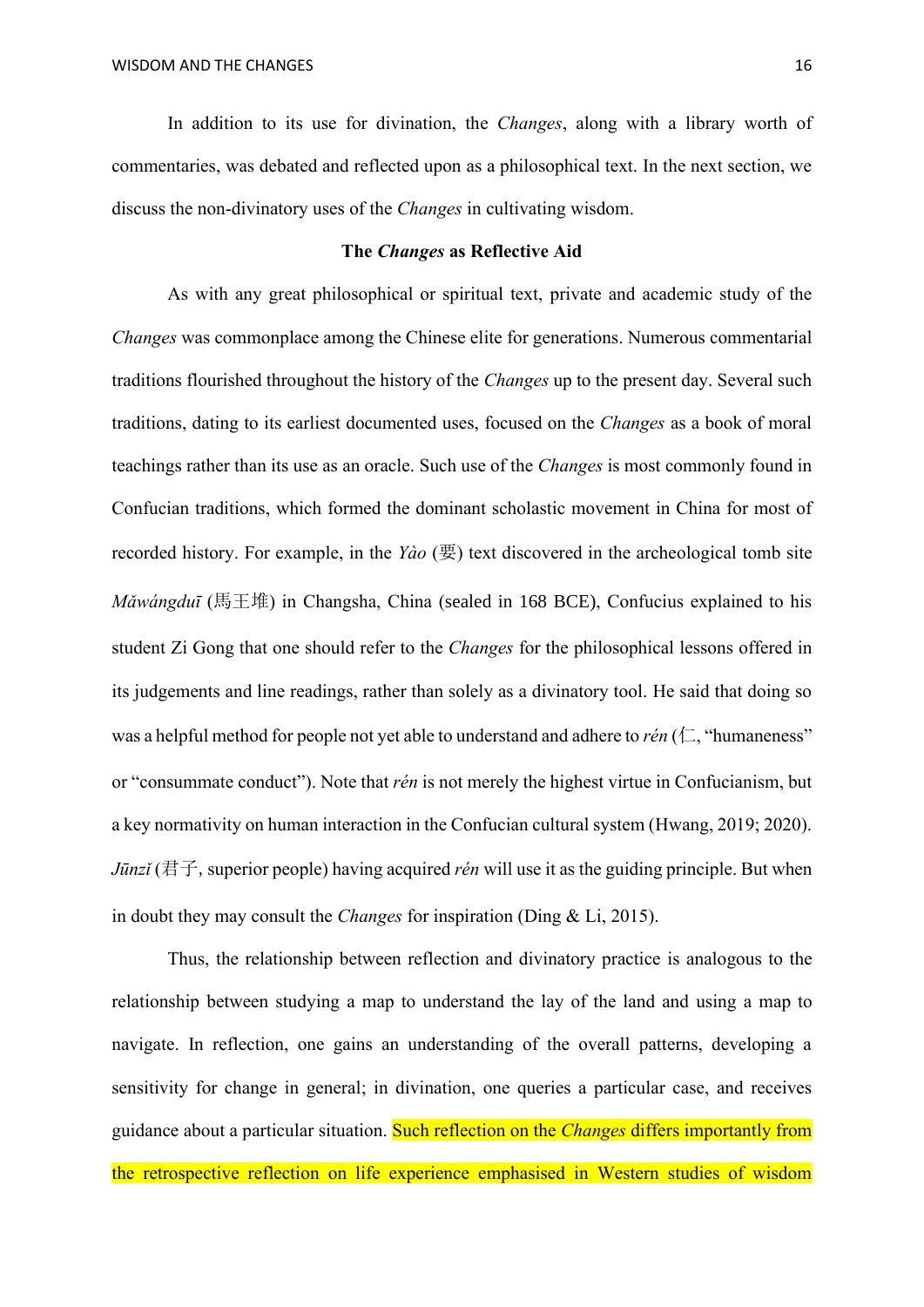(Weststrate, Bluck, & Gluck, 2019). While both may involve refining one's skill at recognising patterns, retrospection depends on individual experience to gain knowledge of the fundamental pragmatics of life through incremental induction. Reflection on the *Changes*, however, permits the student to arrive at fundamental patterns deductively, moving from universal patterns to particular events. Using the *Changes* in this manner has the further benefit of allowing the student to benefit from the distributed cognition (Hutchins, 1995) of past and present scholars, using the shared structure of the *Changes* to describe patterns and experiences.

### **Training Intuition**

The strongest connections between reflecting on the *Changes* and developing wisdom are found in Wang Bi's (226-249 CE) commentaries, a highly influential (indeed standard) interpretation of the *Changes,* until Zhu Xi's neo-Confucian synthesis centuries later (Smith, 2008). Wang argued that the structure and images of the *Changes* were simply signposts to their more valuable function, their capacity to represent change and transformation (Smith, 2008). For Wang, study of the *Changes* helped develop an intuitive sensitivity to moments in time and their changes. Wang's general interpretation of the Changes, as described in his *General Remarks on the Zhou Changes* (周易略例), is that each hexagram corresponds to a particular situation or moment in time, while each line corresponds to a possible state of change within it. Thus, Wang considered the *Changes* as a collection of analogous models (trans. Lynn, 1994). Reflecting on each of these hexagram models deepened one's understanding of such moments and their transformations, building up a repertoire of what the Berlin Wisdom Paradigm (Baltes & Smith, 2008) calls wisdom related knowledge about potential behaviour in similar circumstances.

Psychological research has well-established evidence that analogical reasoning can greatly improve insight problem solving, allowing one to break free of inappropriate perspectives and assess problems from new angles (Gick & Holyoak, 1983; Helman, 2013;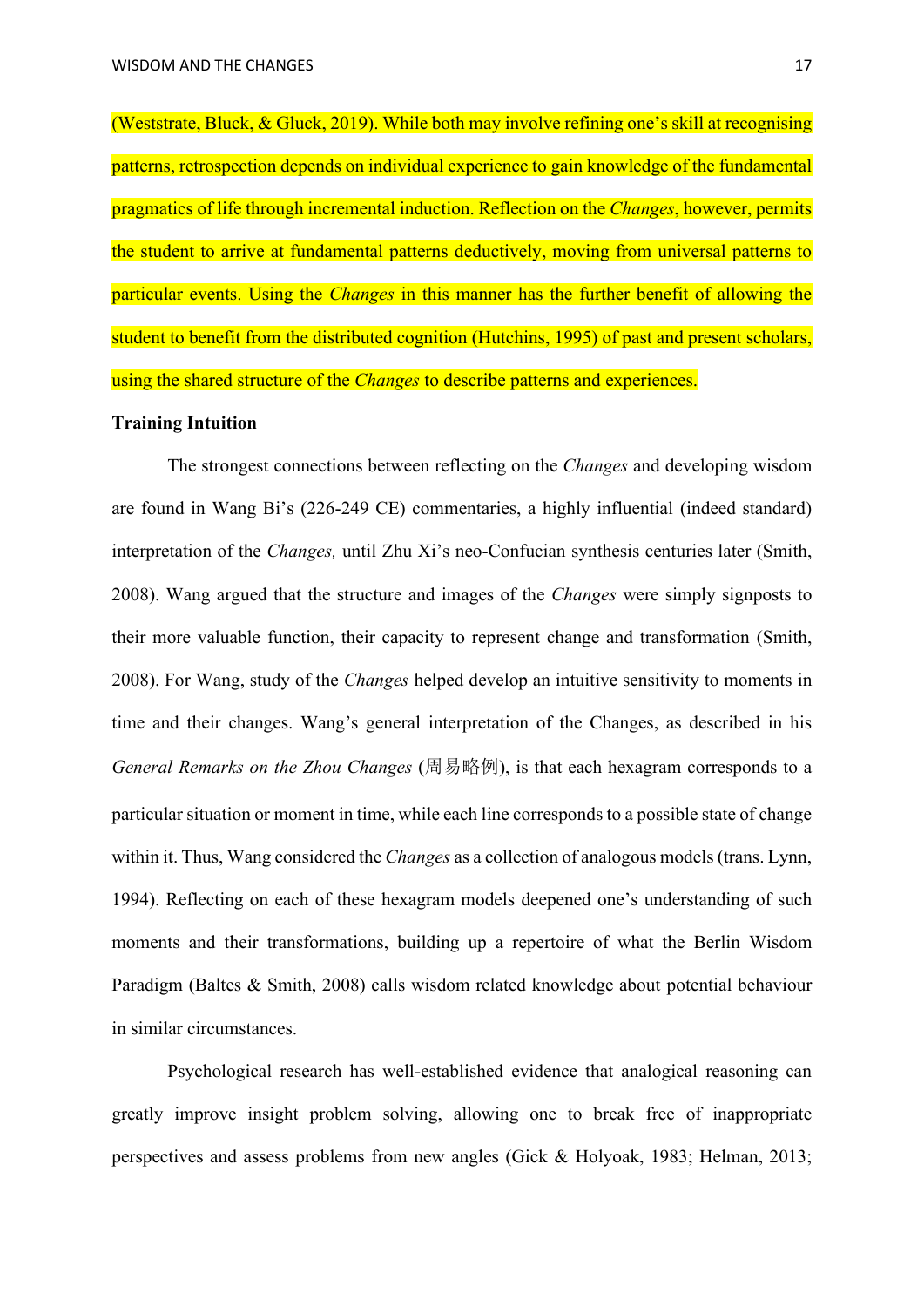Kaminski, Sloutsky, & Heckler, 2013). Insight is important in Western models of wisdom (McKee & Barber, 1999; Meeks & Jeste, 2009; Vervaeke & Ferraro, 2013), and echoes Wang's claim that creativity is an essential aspect of wisdom (Wang & Zheng, 2014). The direct connection between intuition and wisdom in Western philosophy is reviewed by Curnow (1999). Intuition is also a vital to divination and therapeutic skill by Larson (2019). While the exact relationship between intuition and insight remains unclear (Brock, 2015), Vervaeke, Ferraro, and Herrera-Bennett (2018) propose a tight coupling between intuition, insight, and optimal performance characteristic of flow (Csikszentmihalyi, 1990). Following Hogarth (2001), they note that flow conditions and methods for training insight or intuition share an identical requirement: clear, meaningful feedback from the environment. Through continuously refining one's ability to predict the flow of events—using either Wang Bi's reflective methods or Zhu Xi's more active prognostic exercises—the *Changes* potentially provides a powerful tool for training intuition, and thereby, wisdom.

### **Representation of the Ineffable**

Zhu Xi also advocated reflection on the *Changes* as a set of potential situations, in addition to his above-mentioned use of the *Changes* for divination. In his commentary on the Ten Wings, Zhu Xi explicitly notes that the *Changes* are useful for representing and reasoning about patterns of change that might otherwise be ineffable, by bringing them to one's attention to serve as a focus for reflection (Adler, 2017). Thus, consulting and studying the *Changes* brought one to a closer understanding of the *Dao* and the patterns that arise from the cosmological interchange of *yīn* and *yáng*, by allowing one to align them with one's own actions. Such use of reflection was not limited to the Confucian tradition.

Unlike many of his predecessors, the commentaries of the Qing Dynasty Daoist writer Liu Yiming (1734-1821; trans. Cleary, 1986) contain few alchemical metaphors and symbols common to Daoist texts on self-cultivation (sometimes called 'inner alchemy'). Instead, in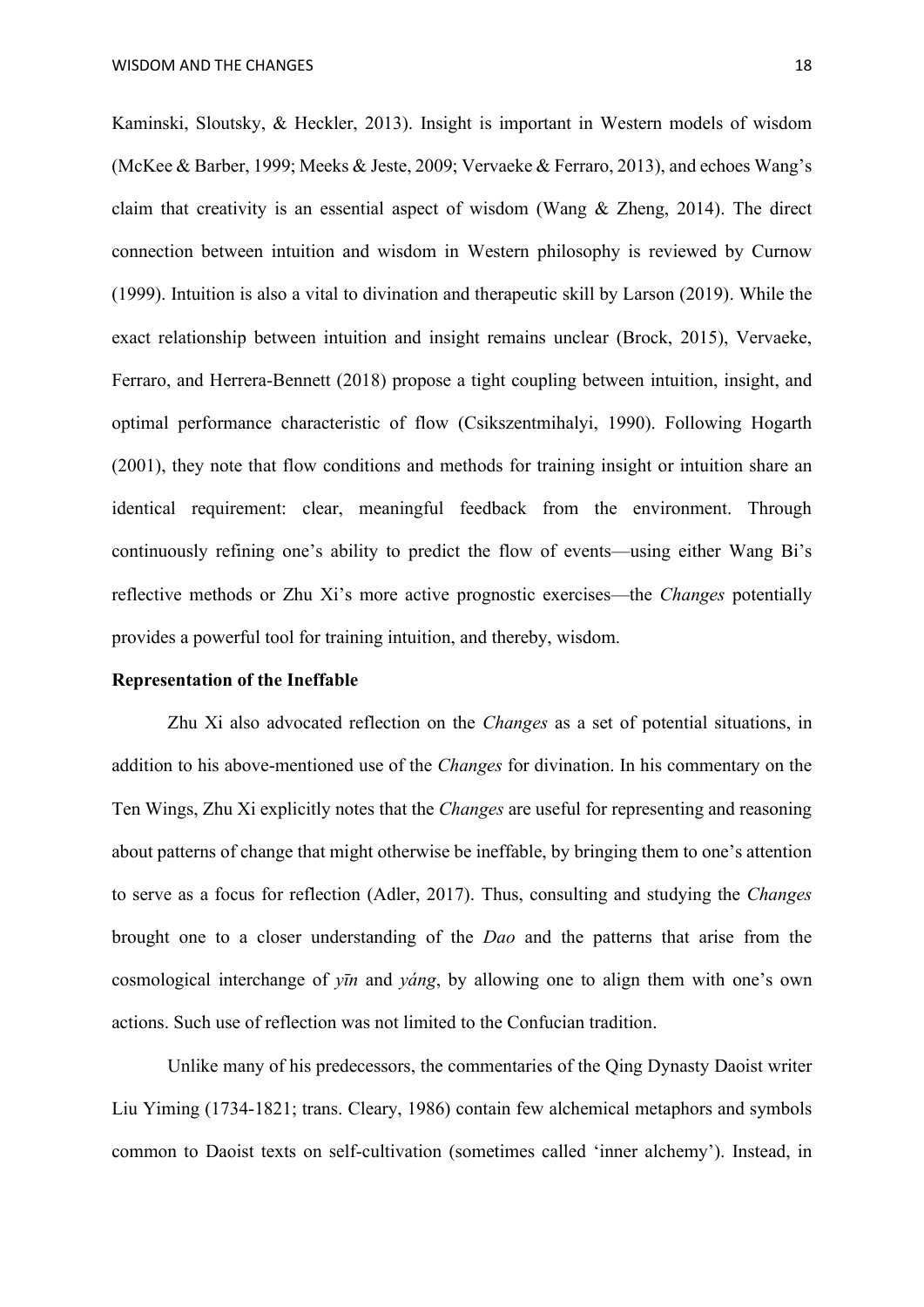Liu's writings, the hexagrams representing states of mind or being and the *Changes*' are a tool for cultivating a Daoist understanding of life and general psychological change (Liu, 1986).

The study of philosophical texts has a central place in many current suggestions about how to teach for wisdom (Bruya & Ardelt, 2018a; 2018b; Ferrari & Kim, 2019). But the nature of the text reflected upon may influence the type of wisdom gained: when the judgements, line readings, and commentaries in the *Changes* are read for philosophical rather than oracular purposes, they help build skill in representing complex systems. The individual line readings of a hexagram, taken together, often exhibit a narrative structure, with the progression of hexagrams in the standard order of the *Changes* sometimes also demonstrating a narrative order of progress and regress (Smith, 2008). Oatley and colleagues (Oatley, 1999, 2016; Mar & Oatley, 2008) have argued that literary narratives provide a simplified, compressed simulation of possible situations that allow readers to practice the emotional responses and problem solving such situations require, building cognitive capacities in the reader.

Imagining how to respond to patterns of change should provide similar simulation training, as refined and adjusted through feedback—something integral to Chen and colleagues' (2014) model of developing wisdom, and to Grossmann's (2017) model of wise reasoning. According to Lee (2000), the influence of the *Changes* on Chinese culture is at least partially responsible for Peng & Nisbett's (1999) finding that Chinese participants are more comfortable with dialectical reasoning and apparent paradoxes than are Americans. Finally, Ji, Nisbett, and Su (2001) found that Chinese participants were more accurate and more likely to predict change than American participants.

## **Contributions of the** *Changes* **to the Science of Wisdom**

The *Changes* and its commentaries are concerned with predicting and capitalizing on inevitable change; the Ten Wings in particular praises sages for their great actions and deep insight into the natural world. This cultural emphasis on well-timed, efficacious action as a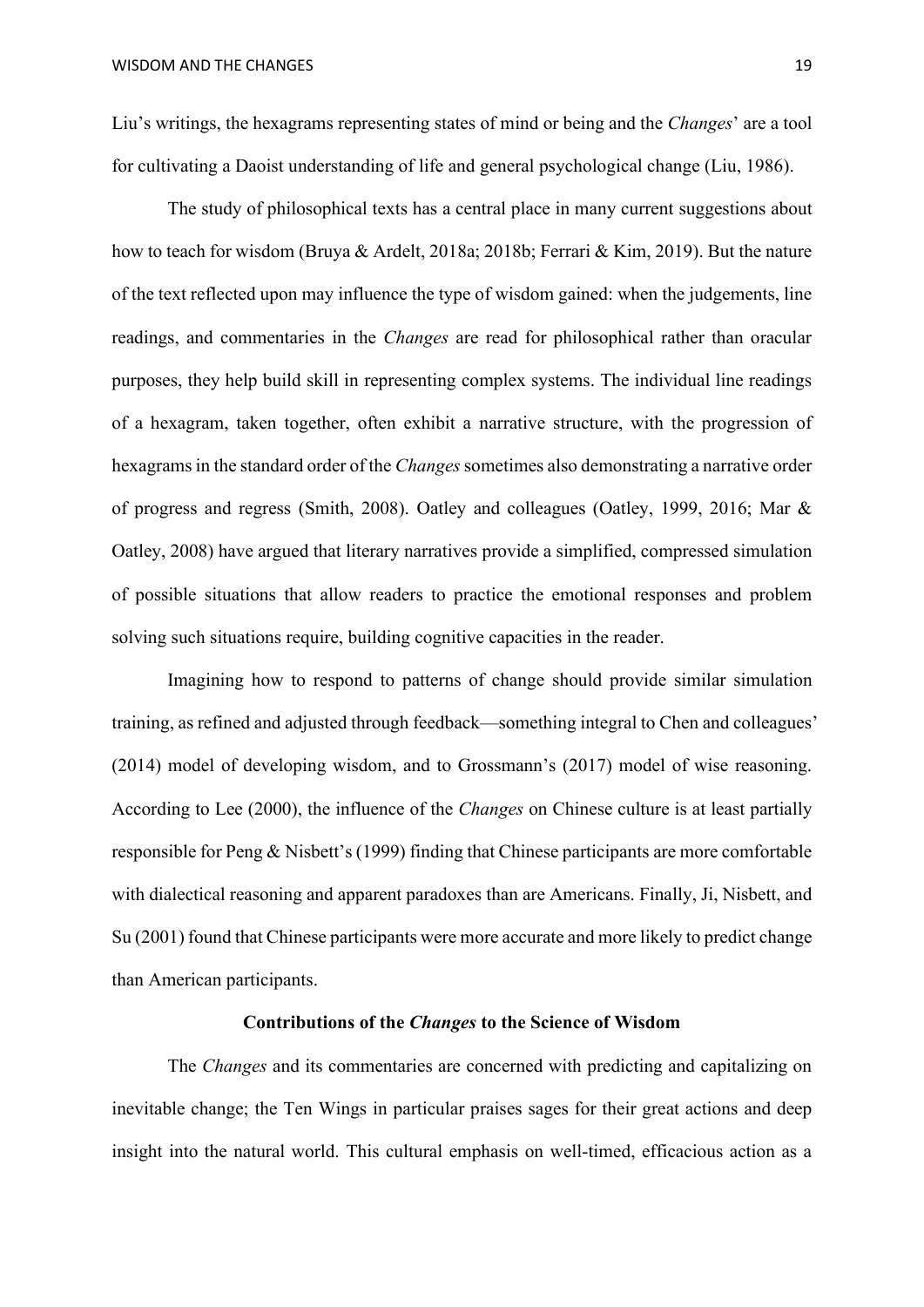hallmark of wisdom may help explain why military strategists are still frequently cited as iconic exemplars of wisdom in China (Hu et al., 2018; Wang & Zheng, 2014). In his account of the relationships between divination, psychological assessment, and self-cultivation, Larson (2019) references such a capacity for timeliness in the principle of *Kairos*. *Kairos* originates in Classical Greek poetry and dramaturgy, referring to the need for proper timing to obtain optimal dramatic effect. The term later gained philosophical cachet, in reference to proper timing for virtuous action.

Larson notes that *Kairos* is also an important aspect both of divination and the therapeutic process. In both therapy and divination, one party seeks support in making decisions about their future welfare (the patient/client), and the other party (the therapist/diviner) is sought out for their expertise in providing such support. The process begins with a consultation using some set of tools that generates a diagnosis of problems facing the seeker. Based on this diagnosis and supporting expertise, the seeker is given a prognosis, suggestions for future actions and possible consequences for action or inaction. In both cases, this prognosis may result in follow-up sessions. The timing of the insight or information delivered by the therapist or diviner, and the timing of patient's or client's action, are vital to achieving optimal outcomes for the shared goal of growth.

*Kairos* is not totally absent from Western scientific models of wisdom, though it is not named as such. Edmondson's (2012) emphasis on the timely use of proverbs and Grossmann's focus on wisdom as a changing state, not a trait (Grossmann, Gerlach, & Denissen, 2016) make these two models the most situationist of contemporary psychological wisdom theories of wisdom. By contrast, Ardelt (2003), Webster (2007), Levenson (Levenson et al., 2005), among others, conceptualise wisdom as something closer to an individual personality trait, rather than as action.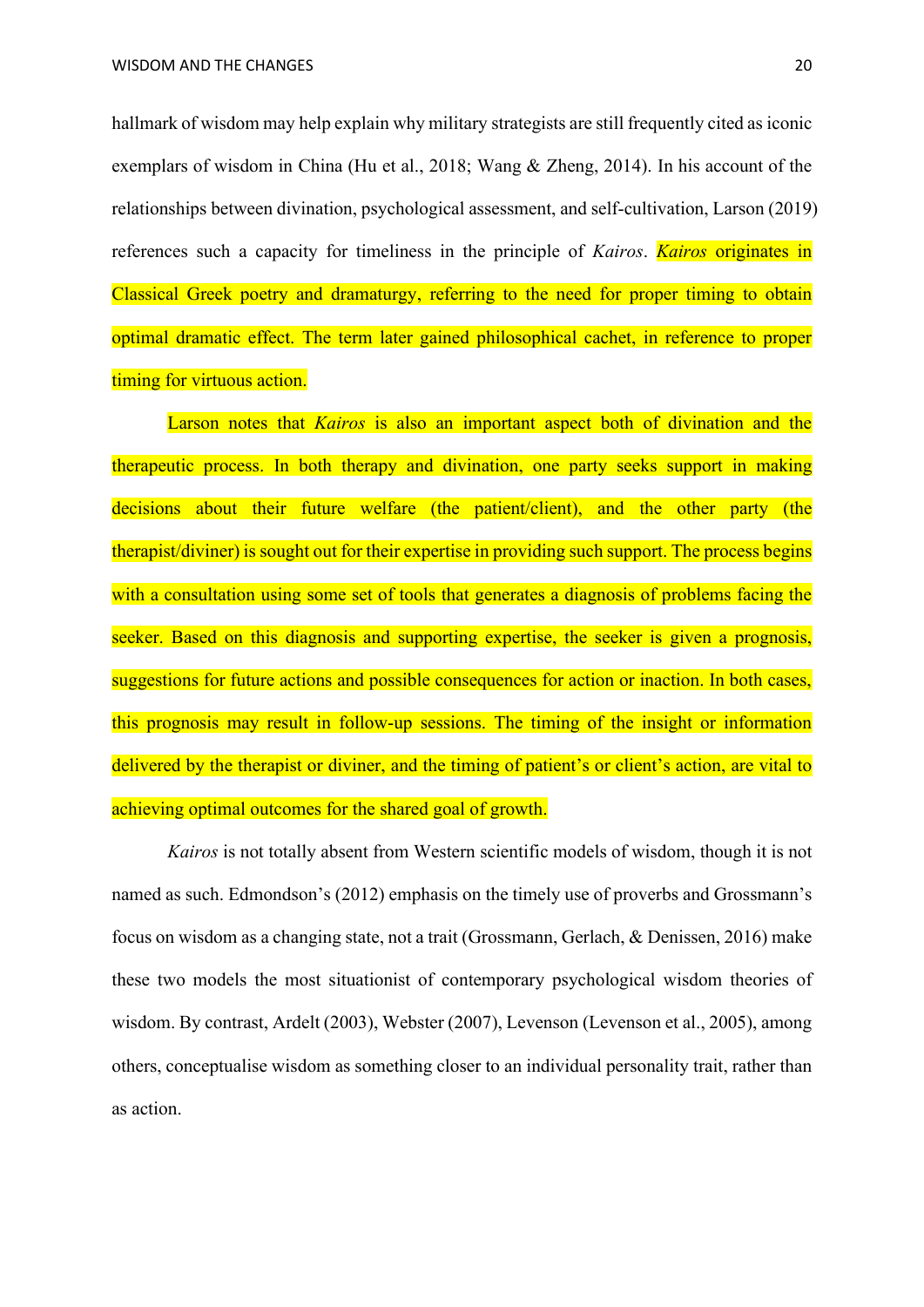In addition to valuable moments, there is also an emphasis on timely, long term, *optimal* action. This idea too is found in contemporary scientific theories. However, the *Changes* show how these two features of wisdom are interrelated: the inevitability of change provides an opportunity for virtuous action, and cautions that foresight is needed to determine what is good, fortunate, or virtuous over the long term (Ji, Nisbett, & Su, 2001). More importantly, the *Changes* places a premium on understanding the *kind* of change that might occur. The future is uncertain, of course, but most people are able to have at least an inkling of the ethical implications of how events are likely unfold, and in the tradition of the *Changes*, this hunch can be developed and augmented, just like any other skill.

Emphasis on the inevitability of change, and predicting how the flow of events is likely to develop from any given point, is in our view the most important contribution of the *Changes* to the contemporary study of wisdom. This perspective makes it possible to proactively model and proscribe wise actions. As discussed above, while Western theories of wisdom make accepting the inevitability of change a hallmark of wisdom, they make no effort to imagine what changes to expect, thereby lacking the foresightful, prognostic element of the *Changes*. To expect things to change only for the good when one has just won the lottery would be blind optimism; to expect things to only change for the worse when one has just experienced adversity, pure pessimism. In the *Changes*, however, the wise understand that everything contains the seeds of its opposite. In times of good luck, prepare for misfortune; in times of duress, remain open to opportunities. Capitalising on the inevitability of change and "riding the momentum" to positive moral effect is a hallmark of the philosophical tradition of the *Changes* (Chang, 2009). This is well-described in the Commentary on the Appended Phrases of the Ten Wings commentary (book two, section 5):

"The *Changes* [in Hexagram 40, 解 *Xiè*, "Release"] say: 'The duke uses this opportunity to shoot at a hawk located atop a high wall, so he gets it, and nothing fails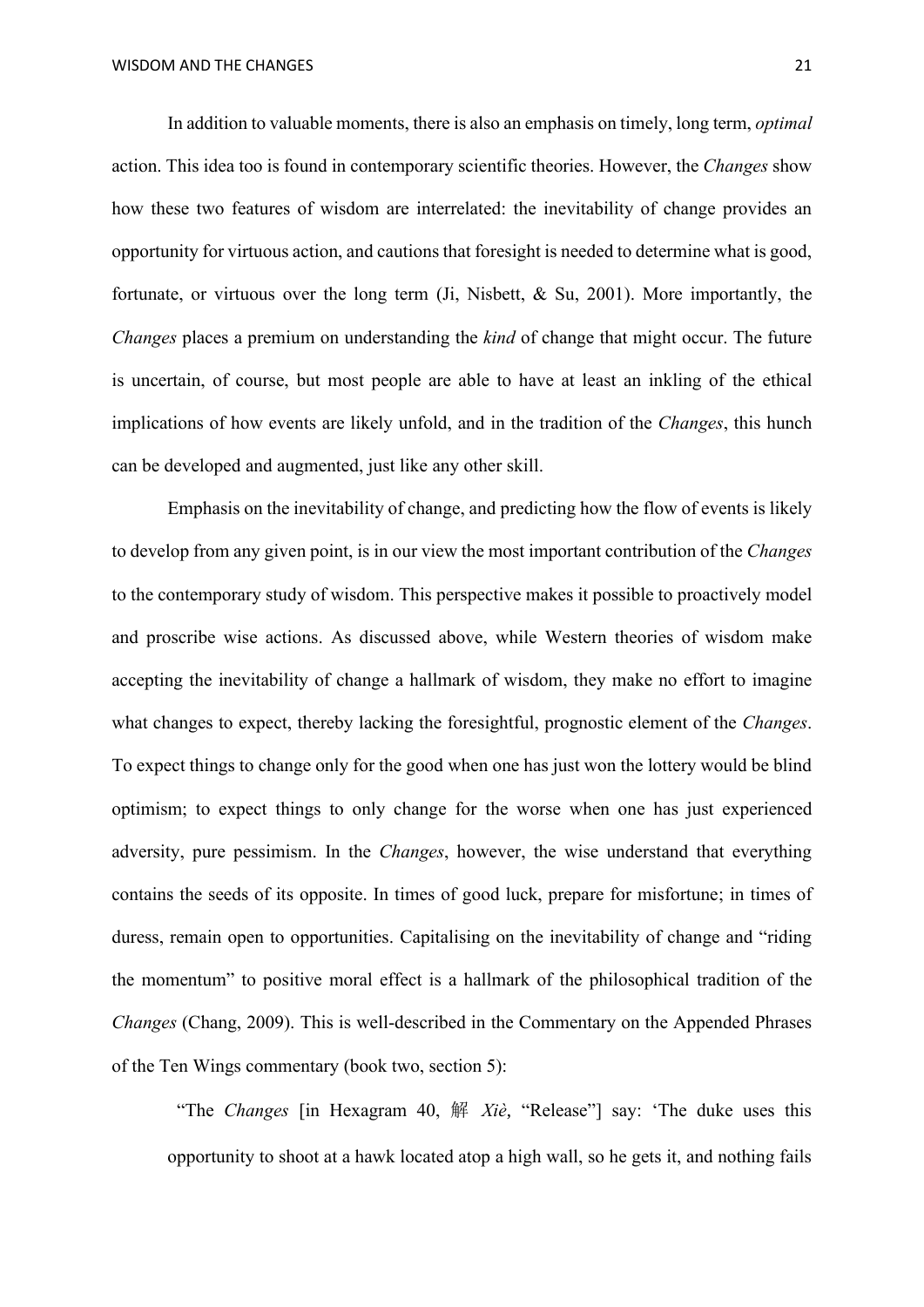to be fitting.' The Master [Confucius] said: 'The hawk is the quarry, the bows and arrows are the instruments, and he who does the shooting is a man. The noble man lays up a store of instruments in his own person and waits for the proper moment and then acts, so how could there ever be anything to his disadvantage! Here one acts without impediment; it is due to this that when one goes out, he obtains his catch. What this means is that one should act only after having first developed his instruments.' (Lynn, 1994, trans.; injections our own).

True, posterity plays a critical role in judging any action as wise—something important for Chinese wisdom theories proposed by Yang (2008; 2013) and Wang (Wang & Zheng, 2014) that emphasise long-lasting positive effects as hallmarks of wise actions. Similarly, we cannot create typologies of wise actions as we might typologies of plants or animals; what is wise in one situation may be foolish in another. What we can do, however, is recognise our circumstances (whether positive or negative), and learn to anticipate what changes are possible and optimal in those circumstances—foreseeing potential adversity in good times and good fortune in ill. While there is likely no way to assure wisdom in advance with any guarantee, the *Changes* shows how we people can attend to their circumstances and anticipate change wisely.

## **Limitations and Conclusions**

Our work is not without limitations. A specialist in Chinese classics, or in the *Changes*  specifically, might find far more nuance to its account of how to develop wisdom than we have presented here. However, far from being a flaw in the present paper, we see it as an avenue for fruitful future collaboration. For example, future research might have people interpret the Berlin Wisdom Paradigm vignette tasks (Baltes & Smith, 1990) with access to a scaffolding tool like a hexagram reading, to see if such virtual help modeling potential wise responses leads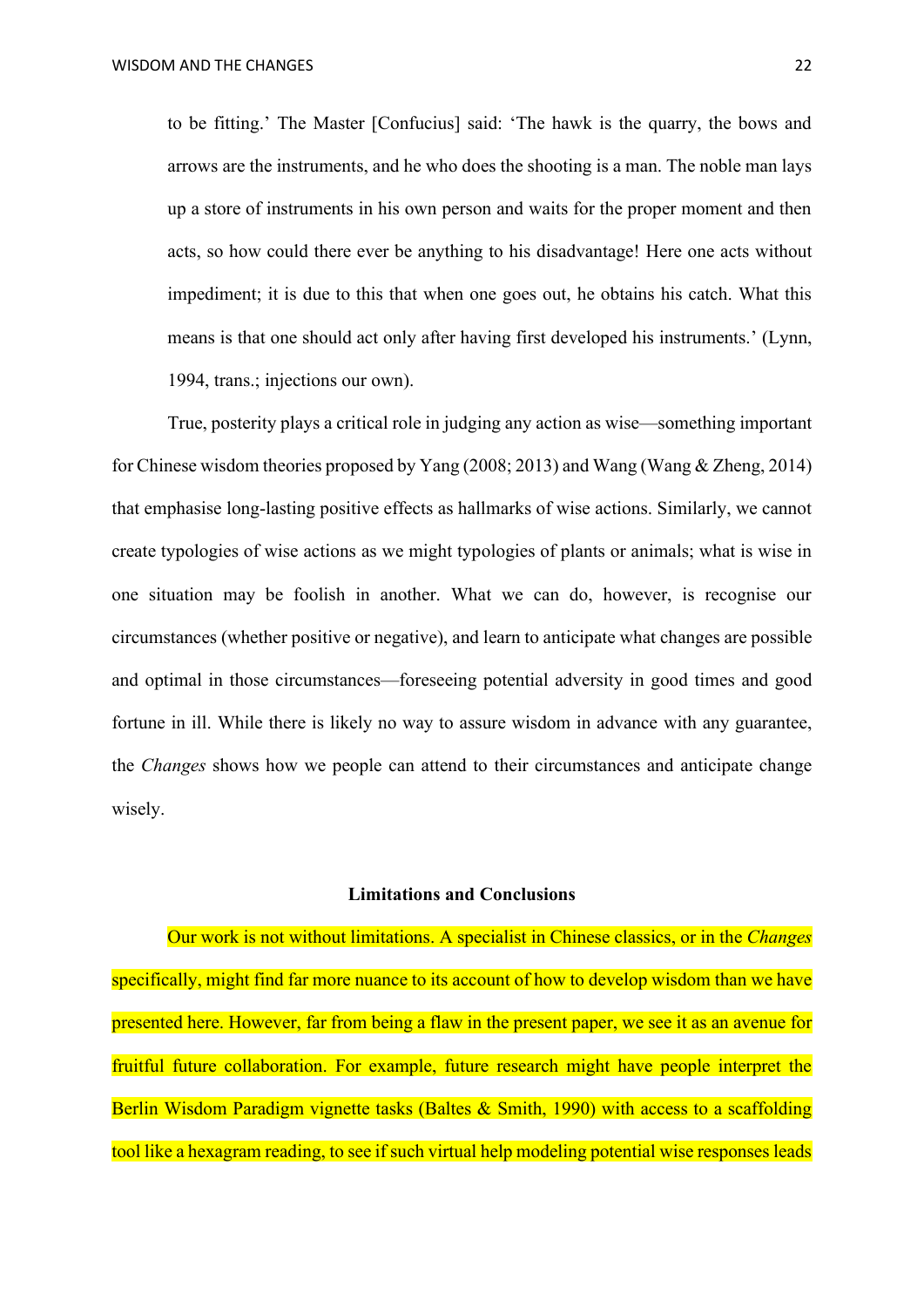them to give better advice than simple reflection. Collaboration between empirical and philosophical studies of wisdom is vital to effectively teaching for wisdom (Bruya & Ardelt, 2018a). We welcome the opportunity to collaborate with other scientists and humanists to better understand how to develop wisdom through study of the *Changes* and similar tools for developing prognostic skill. Such tools as the *Classic of Changes* show the viability and importance of studying prognostic ability as a way to better understand the full nature of wisdom and its development.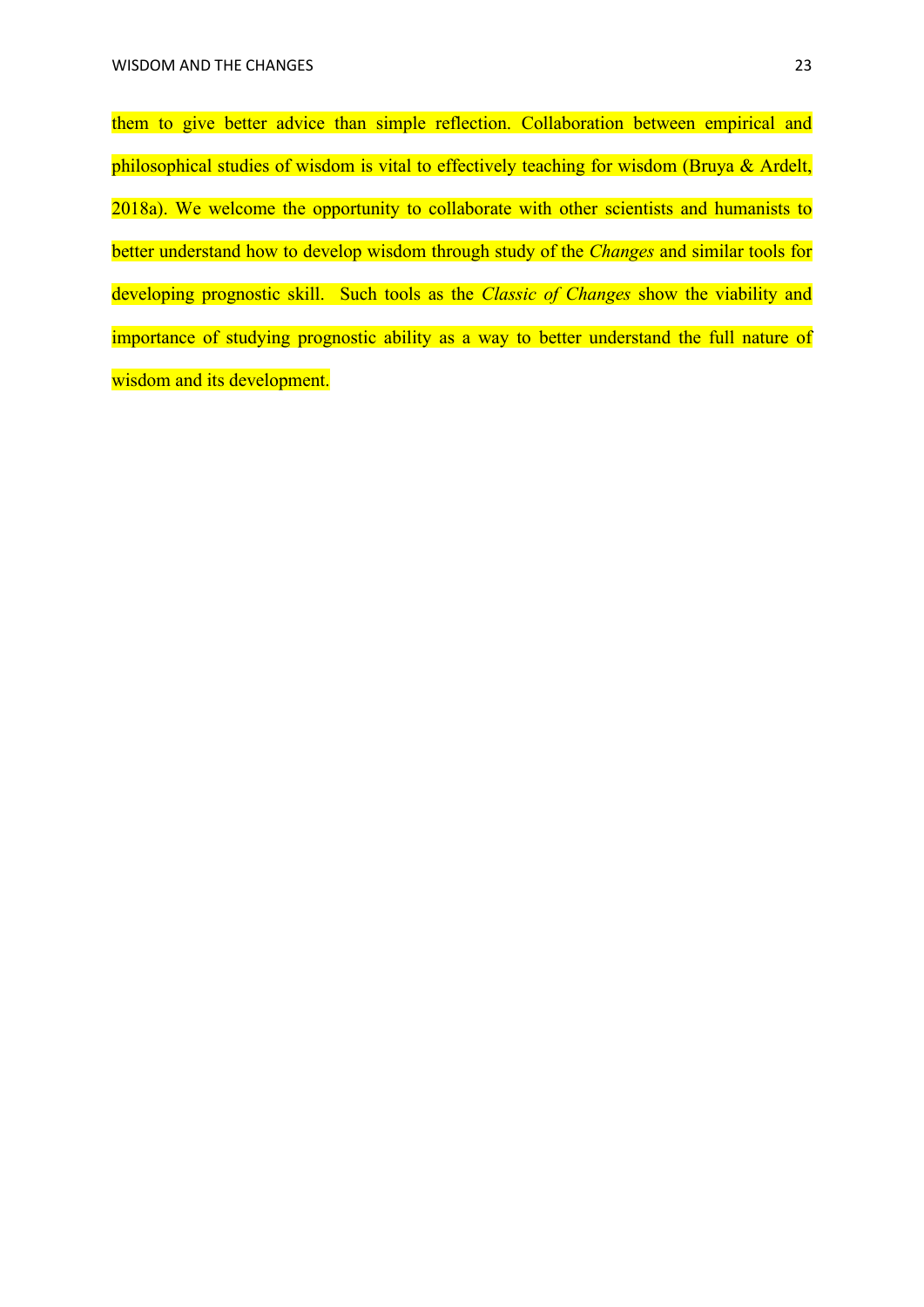#### **References**

- Adler, J. A. (2008). Zhu Xi's spiritual practice as the basis of his central philosophical concepts. *Dao*, *7*(1), 57-79.
- Ardelt, M. (2003). Empirical assessment of a three-dimensional wisdom scale. *Research in Aging, 25*(3), 275-324.
- Ardelt, M. (2004). Wisdom as Expert Knowledge System: A Critical Review of a Contemporary Operationalization of an Ancient Concept. *Human Development, 47*(5), 257-285. doi:10.1159/000079154
- Ardelt, M., Ferrari, M., & Shi, W. (In press). Implicit wisdom theories from around the world: Variations by gender, age group, and nation. In B. Schwartz, C. Bernacchio, C. González-Cantón, & A. Robson (Eds). *Handbook of practical wisdom in business and management*. Springer.
- Baltes, P. B., & Smith, J. (1990). Toward a psychology of wisdom and its ontogenesis. In R. J. Sternberg (Ed.), *Wisdom: Its nature, origins, and development* (pp. 87-120). New York, NY: Cambridge University Press.
- Baltes, P. B., & Smith, J. (2008). The fascination of wisdom: Its nature, ontogeny, and function. *Perspectives on Psychological Science*, *3*(1), 56-64.
- Bruya, B., & Ardelt, M. (2018a). Fostering Wisdom in the Classroom, Part 1: A General Theory of Wisdom Pedagogy. *Teaching Philosophy*, *41*(3), 239-253.
- Bruya, B., & Ardelt, M. (2018b). Wisdom can be taught: A proof-of-concept study for fostering wisdom in the classroom. *Learning and Instruction*, *58*, 106-114.
- Chang, W. (2009). Reflections on time and related ideas in the Yijing. *Philosophy East and West, 59*(2), 216-229. doi:10.1353/pew.0.0047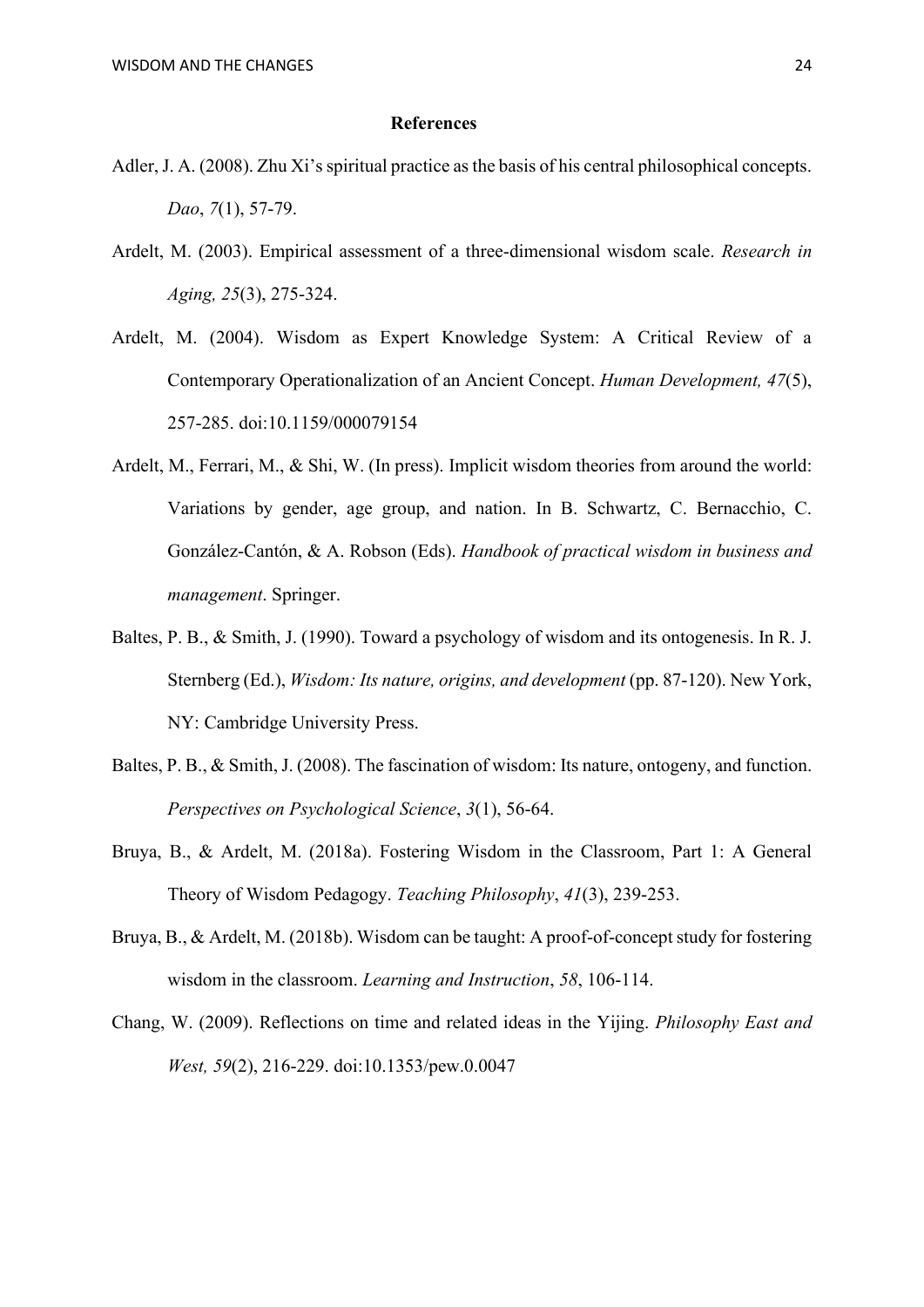- Chen, L., Cheng, Y., Wu, P., & Hsueh, H. (2014). Educators' implicit perspectives on wisdom: A comparison between interpersonal and intrapersonal perspectives. *International Journal of Psychology*, *49*(6), 425ional<http://doi.org/10.1002/ijop.12045>
- Clayton, V. P., & Birren, J. E. (1980). The development of wisdom across the life span: A reexamination of an ancient topic. *Life-span Development and Behavior, 3*, 103-135.

Curnow, T. (1999). *Wisdom, intuition and ethics*. Aldershot: Ashgate.

Curnow, T. (2015). Wisdom: A history. Reaktion Books, Limited

DeWoskin, K. J. (1983). *Doctors, diviners, and magicians of ancient China: Biographies of fang-shih*. New York: Columbia University Press.

"又鼻者艮,此天中之山,高而不危,所以長守貴。今青蠅臭惡,而集之焉。 峻者顛,輕豪者亡,不可不思害盈之數,盛衰之期。是故山在地中曰謙,雷在 天上曰壯;謙則襃多益寡,壯則非禮不履。未有損己而不光大,行非而不傷 敗。" 《三國志·魏書二十九·管輅傳》

- Ding, S., & Li, P. (2015). Lun Mawangdui bo shu Yao pian "Guan Qi De Yi" de yi xue nei han [Discussing the Yi-ological meaning of "Guan Qi De Yi" in the Yao chapter from the Mawangdui silk texts]. *Wuhan University Journal, 68*(1), 39-45. DOI: 10.14086/j.cnki.wujhs.2015.01.006
- Edmondson, R. (2012). Intergenerational relations in the West of Ireland and sociocultural approaches to wisdom. *Journal of Family Issues, 33*(1), 76-98.
- Ferrari, M., & Kim., J. J. (2019). Educating for wisdom. In R. J. Sternberg and J. Glück (Eds.), *Cambridge handbook of wisdom*. Cambridge, UK: Cambridge University Press.
- Fu, X. R., Wei, X.D., Wang, Y.L., &Wang, F. Y., (2019). The relationship between wisdom and well-being: A perspective based on multiple orientations to well-being. *Advances in Psychological Science*, *27*(3), 544-556.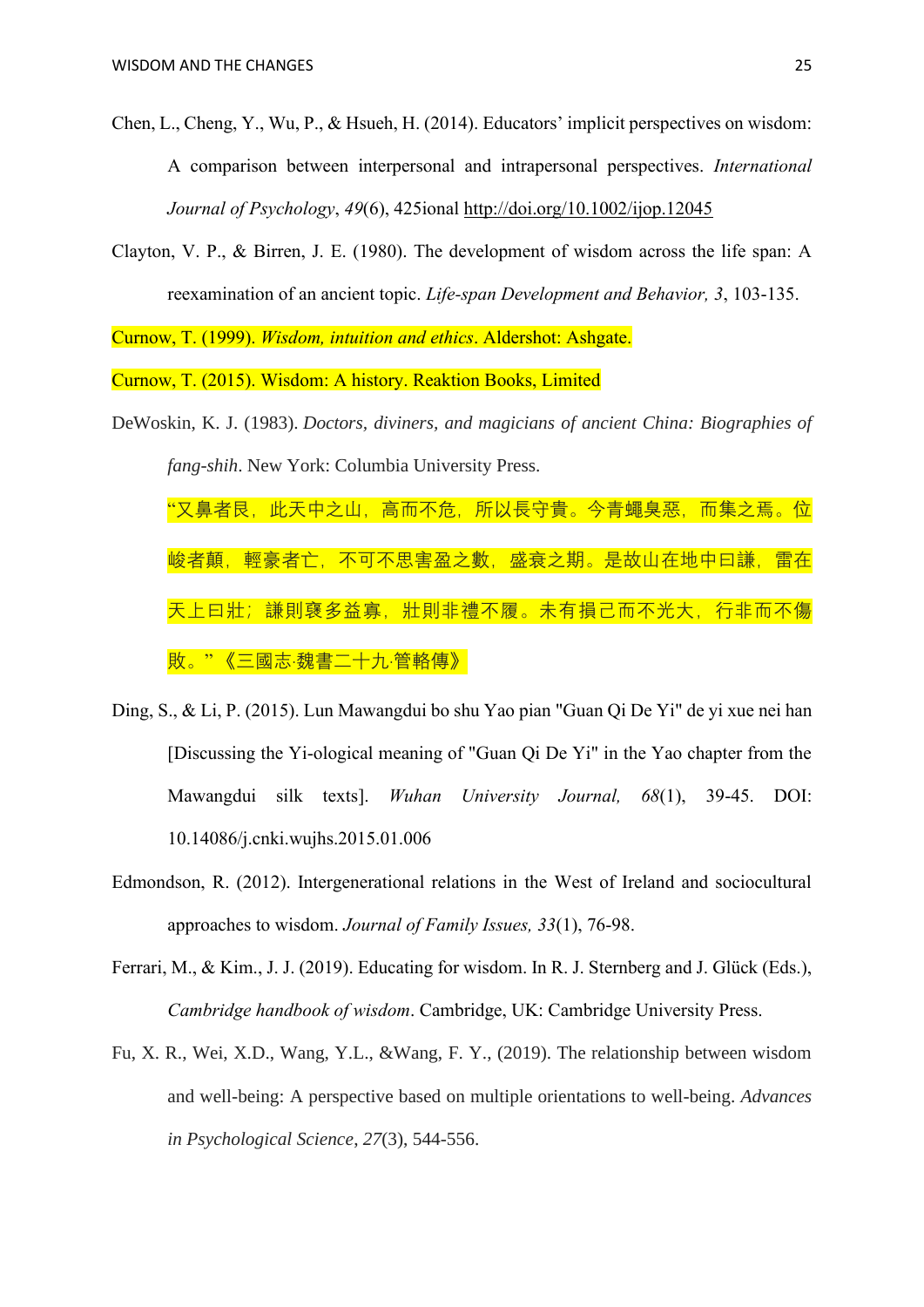- Gick, M. L., & Holyoak, K. J. (1983). Schema induction and analogical transfer. *Cognitive Psychology, 15*(1), 1-38.
- Grossmann, I. (2017). Wisdom in context. *Perspectives on Psychological Science*, *12*(2), 233- 257.
- Grossmann, I. (2018). Dialecticism across the lifespan. In J. Spencer-Rogers & K. Peng (Eds.), *The Psychological and Cultural Foundations of East Asian Cognition: Contradiction, Change, and Holism*. Oxford: Oxford University Press.
- Grossmann, I., Dorfman, A., Oakes, H., Santos, H. C., Vohs, K. D., & Scholer, A. (2020). Training for wisdom: The illeist diary method. PsyArXiv. doi:10.31234/osf.io/a5fgu
- Grossmann, I., & Kross, E. (2014). Exploring Solomon's Paradox: Self-distancing eliminates the self-other asymmetry in wise reasoning about close relationships in younger and older adults. *Psychological Science*, *25*(8), 1571-1580.
- Grossmann, I., & Kung, F. Y. H. (in press). Wisdom and culture. In S. Kitayama & D. Cohen (Eds.), *Handbook of cultural psychology* (2nd Edition). New York: Guilford Press.
- Grossmann, I., Gerlach, T. M., & Denissen, J. J. (2016). Wise reasoning in the face of everyday life challenges. *Social Psychological and Personality Science, 7*(7), 611-622.
- Grossmann, I., Na, J., Varnum, M. E., Kitayama, S., & Nisbett, R. E. (2013). A route to wellbeing: intelligence versus wise reasoning. *J Exp Psychol Gen, 142*(3), 944-953. doi:10.1037/a0029560
- Grossmann, I., Oakes, H., & Santos, H. C. (2019). Wise reasoning benefits from emodiversity, irrespective of emotional intensity. *Journal of Experimental Psychology: General, 148*(5), 805.
- Grossmann, I., Weststrate, N. M., Ardelt, M., Brienza, J. P., Dong, M., Ferrari, M., ... Vervaeke, J. (in press). Wisdom Science in a Polarized World: Knowns and Unknowns. *Psychological Inquiry*. [target article]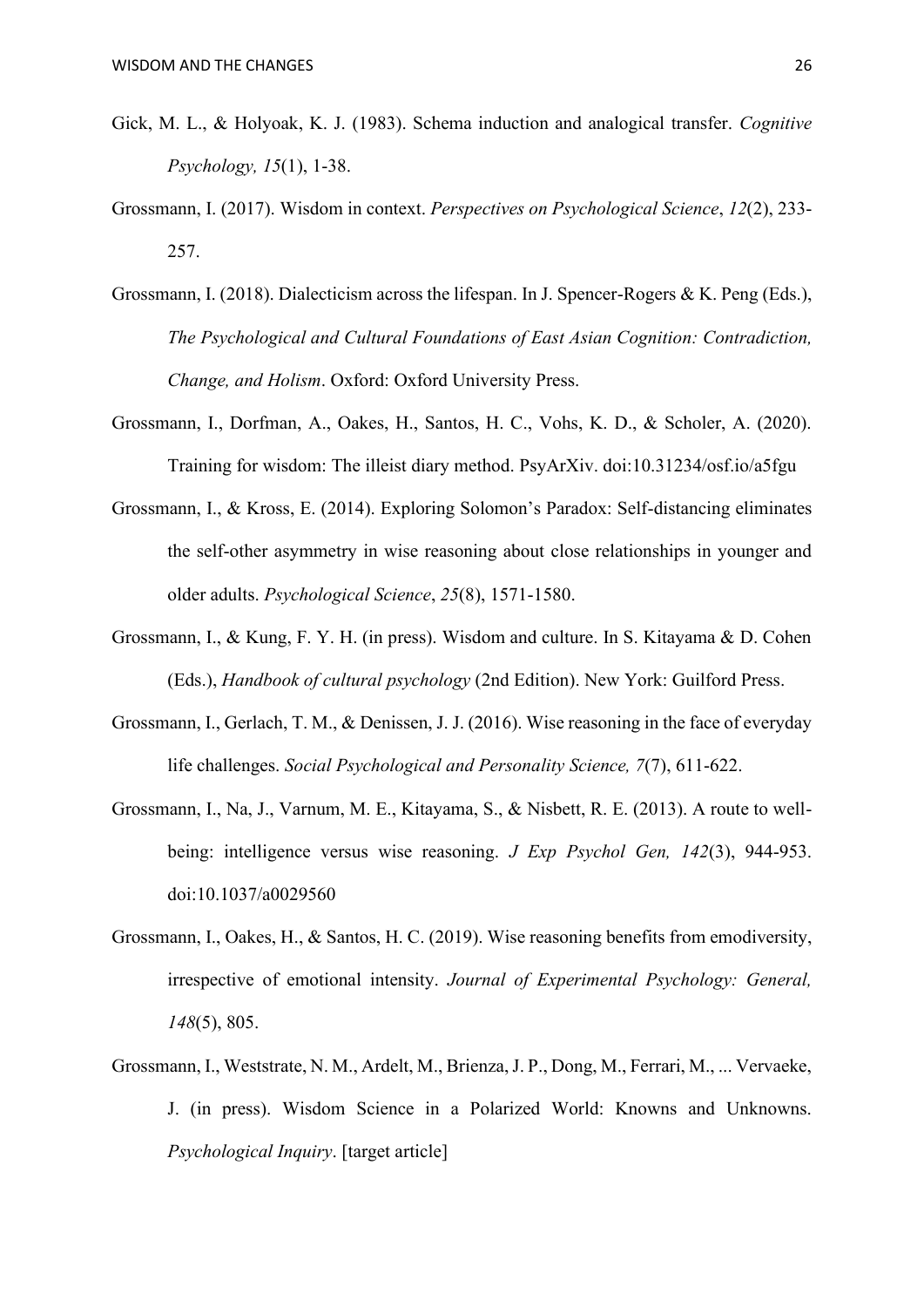- Hadot, P. (1995). *Philosophy as a way of life: Spiritual exercises from Socrates to Foucault*. Oxford: Blackwell. (M. Chase, trans.)
- Helman, D. H. (2013). *Analogical reasoning: Perspectives of artificial intelligence, cognitive science, and philosophy*. Springer Science & Business Media.

Hogarth, R. M. (2001). *Educating intuition*: University of Chicago Press.

Hu, C. S., Ferrari, M., Liu, R. D., Gao, Q., & Weare, E. (2018). Mainland Chinese Implicit Theory of Wisdom: Generational and Cultural Differences. *Journal of Gerontology Series B: Psychological Sciences and Social Sciences, 73*(8), 1416-1424. doi:10.1093/geronb/gbw157

Hutchins, E. (1995). *Cognition in the Wild*. Cambridge, MA: MIT Press.

- Huynh, A. C., Yang, D. Y.-J., & Grossmann, I. (2016). The value of prospective reasoning for close relationships. *Social Psychological and Personality Science, 7*(8), 893-902.
- Jeste, D. V., Ardelt, M., Blazer, D., Kraemer, H. C., Vaillant, G., & Meeks, T. W. (2010). Expert consensus on characteristics of wisdom: A Delphi method study. *The Gerontologist*, *50*(5), 668-680.
- Ji, L.-J., Nisbett, R. E., & Su, Y. (2001). Culture, change, and prediction. *Psychological Science, 12*(6), 450-456.
- Kugel, J. L. (2012). *How to Read the Bible: A Guide to Scripture, Then and Now*. Simon and Schuster.
- Kaminski, J. A., Sloutsky, V. M., & Heckler, A. F. (2013). The cost of concreteness: The effect of nonessential information on analogical transfer. *Journal of Experimental Psychology: Applied, 19*(1), 14.
- Ferrari, M., & Kim., J. J. (2019). Educating for wisdom. In R. J. Sternberg and J. Glück (Eds.), *Cambridge handbook of wisdom* (pp. 347-371). Cambridge, UK: Cambridge University Press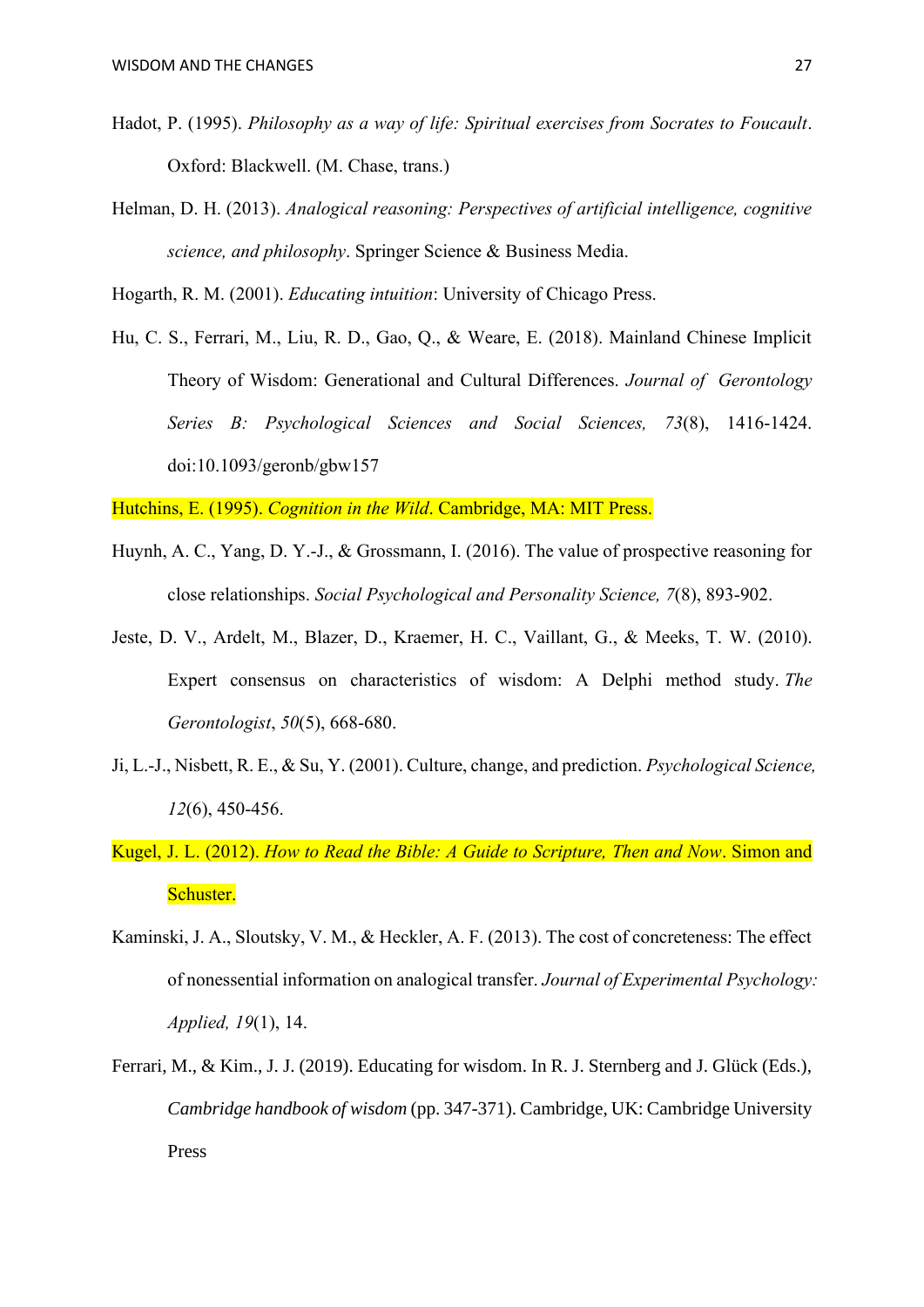- Le, T. N. (2010). Life Satisfaction, Openness Value, Self-Transcendence, and Wisdom. *Journal of Happiness Studies, 12*(2), 171-182. doi:10.1007/s10902-010-9182-1
- Levenson, M. R., Jennings, P. A., Aldwin, C. M., & Shiraishi, R. W. (2005). Selftranscendence: conceptualization and measurement. *Int J Aging Hum Dev, 60*(2), 127- 143. doi:10.2190/XRXM-FYRA-7U0X-GRC0
- Li, Y. (2008). To learn and to apply: Preliminary study for I Ching design thoughts. *Journal of Nanjing Arts Institute (Fine Arts & Design), 2008*(5), 4-7.
- Liu, Y. (1986) *The Taoist I Ching* (T. Cleary, trans.). Boston: Shambhala.
- Lu, Y., Qian, Y., Wang, D., & Lu, Y. (2011). Implications of I Ching on innovation management. *Chinese Management Studies*, 5(4), 394-402. doi:10.1108/17506141111183163
- Lynn, R. J. (1994). *The classic of Changes*. *A new translation of the I Ching as interpreted by Wang Bi.* New York. Columbia University Press. 易曰: "公用射隼于高墉之上, 獲之, 无不利。"子曰: "隼者禽也, 弓矢者 器也,射之者人也。君子藏器於身,待時而動,何不利之有?動而不括,是以

出而有獲,語成器而動者也。"《繫辭下》

- Mar, R. A., & Oatley, K. (2008). The function of fiction is the abstraction and simulation of social experience. *Perspectives on Psychological Science*, *3*(3), 173-192.
- McGuire, B. F. (2014). *Living karma: The religious practices of Ouyi Zhixu*. Columbia University Press.
- McKee, P., & Barber, C. (1999). On defining wisdom. *The International Journal of Aging and Human Development*, *49*(2), 149-164.
- Meeks, T. W., & Jeste, D. V. (2009). Neurobiology of wisdom: a literature overview. *Arch Gen Psychiatry, 66*(4), 355-365. doi:10.1001/archgenpsychiatry.2009.8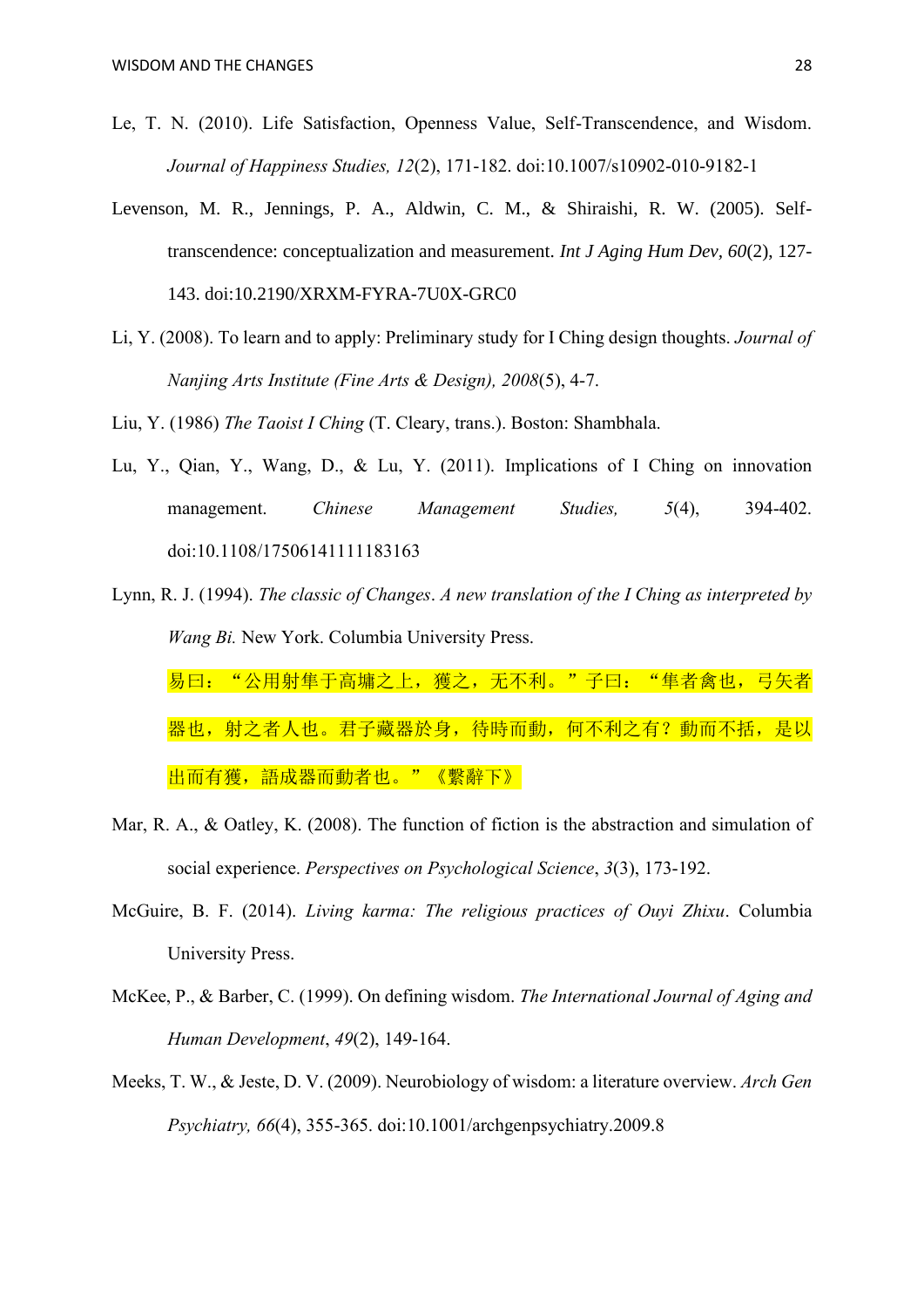- Munro, D. (2015). Unequal human worth. In B. Bruya (Ed.) *The Philosophical Challenge from China*, (pp. 23-58). MIT Press.
- Oatley, K. (1999). Why fiction may be twice as true as fact: Fiction as cognitive and emotional simulation. *Review of General Psychology*, *3*(2), 101-117.
- Oatley, K. (2016). Fiction: Simulation of social worlds. *Trends in Cognitive Sciences*, *20*(8), 618-628.
- Peng, K., & Nisbett, R. E. (1999). Culture, dialectics, and reasoning about contradiction. *American Psychologist, 54*(9), 741-754.
- Rudolph, K. (2005) Wisdom. In L. Jones (Ed.). *Encyclopedia of Religion* (2nd ed., Vol. 14, pp. 9746-9754). Detroit: Macmillan Reference
- Secter, M. (1998). The Yin-Yang system of ancient China: The Yijing-Book of *Changes* as a pragmatic metaphor for change theory. *Journal for Interdisciplinary and Cross-Cultural Studies*, *1*(1), 85-106.
- Shaughnessy, E. L. (1993). Shang shu (Shu ching). In M. Loewe (Ed.). *Early Chinese texts: a bibliographic guide* (pp. 376-389). Berkeley: The Society for the Study of Early China and the Institute of East Asian Studies, University of California
- Shaughnessy, E. L. (2014). *Unearthing the Changes: Recently discovered manuscripts of the Yi Jing (I Ching) and related texts*. Columbia University Press.
- Smith, J., Staudinger, U. M., & Baltes, P. B. (1994). Occupational settings facilitating wisdomrelated knowledge: the sample case of clinical psychologists. *J Consult Clin Psychol, 62*(5), 989-999.
- Smith, R. J. (2008). *Fathoming the cosmos and ordering the world: the Yijing (I Ching, or Classic of Changes) and its evolution in China*. University of Virginia Press.

Smith, R. J. (2012). *The" I Ching": A Biography*: Princeton University Press.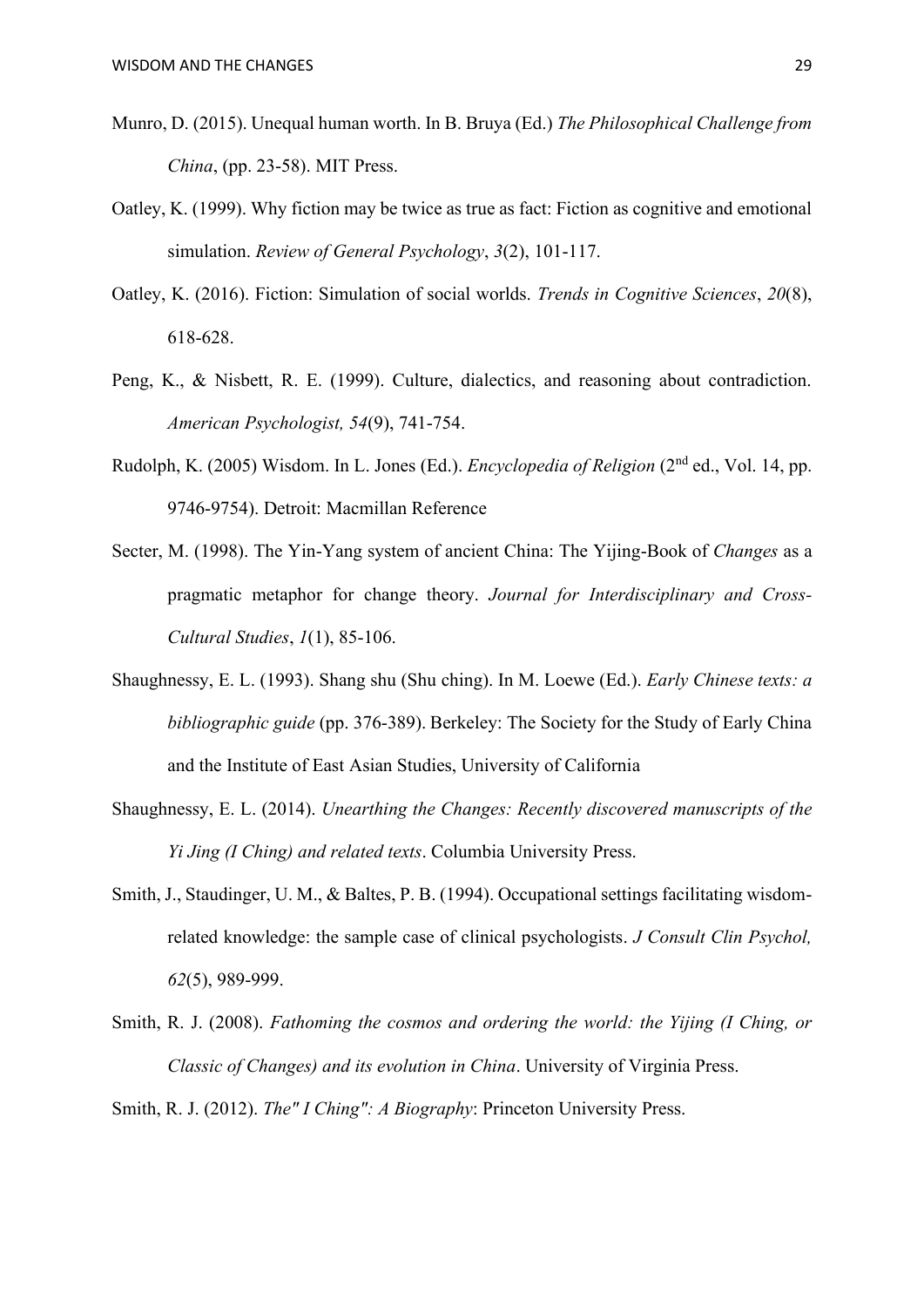- Staudinger, U. M., & Baltes, P. B. (1996). Interactive minds: A facilitative setting for wisdomrelated performance?. *Journal of Personality and social psychology*, *71*(4), 746-762.
- Staudinger, U. M., & Glück, J. (2011). Psychological wisdom research: Commonalities and differences in a growing field. *Annual Review of Psychology*, *62*, 215-241.
- Staudinger, U. M., Smith, J., & Baltes, P. B. (1994). *Manual for the assessment of wisdomrelated knowledge*: Max-Planck-Institut für Bildungsforschung.
- Tafarodi, R. W., Bonn, G., Liang, H., Takai, J., Moriizumi, S., Belhekar, V., & Padhye, A. (2011). What Makes for a Good Life? A Four-Nation Study. *Journal of Happiness Studies, 13*(5), 783-800. doi:10.1007/s10902-011-9290-6
- Thomas, M. L., Bangen, K. J., Ardelt, M., & Jeste, D. V. (2017). Development of a 12-Item Abbreviated Three-Dimensional Wisdom Scale (3D-WS-12): Item Selection and Psychometric Properties. *Assessment, 24*(1), 71-82. doi:10.1177/1073191115595714
- Ting, R. S., Mah., S., & Zhang, K. (2020). Chinese traditional religions and mental health. In T. A. Sisemore & J. J. Knabb (Eds.). *The psychology of world religions and spiritualities: An indigenous perspective* (pp. 237-262). West Conshohocken, PA: Templeton Press.
- Vervaeke, J., & Ferraro, L. (2013). Relevance, meaning and the cognitive science of wisdom. In M. Ferrari and N. Weststrate (Eds.). *The scientific study of personal wisdom* (pp. 21- 51). Springer Netherlands.
- Vervaeke, J., Ferraro, L., & Herrera-Bennett, A. (2018). Flow as Spontaneous Thought. In K. Christoff & K. C. R. Fox (Eds.), *The Oxford Handbook of Spontaneous Thought* (pp. 309-326). New York, NY: Oxford University Press.
- Wang, F., & Zheng, H. (2014). Exploration and application of psychological theory of wisdom [In Chinese; 智慧心理学的理论探索与应用研究]. Shanghai, China: Shanghai Education Press.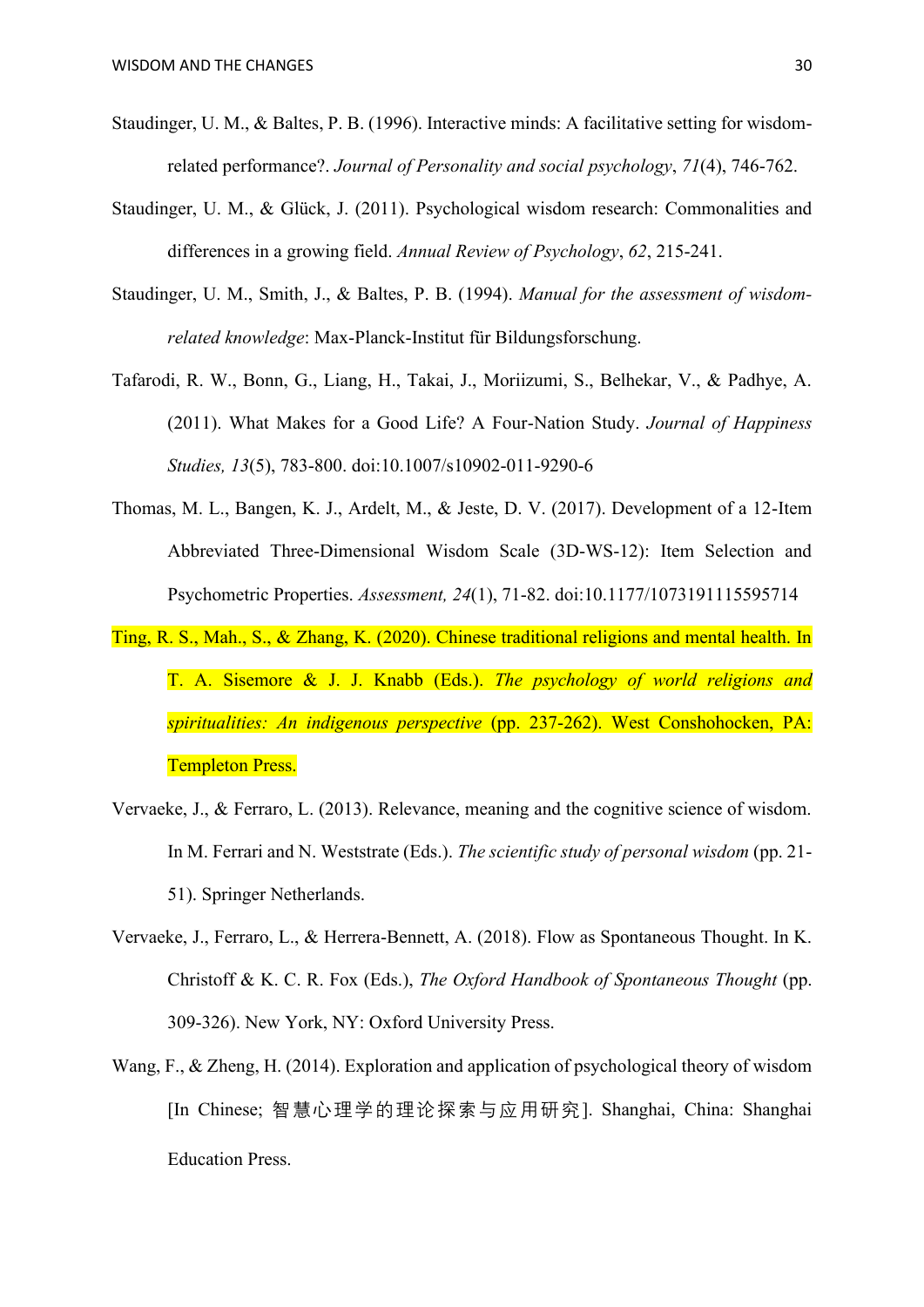- Webster, J. D. (2007). Measuring the character strength of wisdom. *The International Journal of Aging and Human Development, 65*(2), 163-183.
- Webster, J. D., Weststrate, N. M., Ferrari, M., Munroe, M., & Pierce, T. W. (2017). Wisdom and Meaning in Emerging Adulthood. *Emerging Adulthood, 6*(2), 118-136. doi:10.1177/2167696817707662
- Weststrate, N. M., Bluck, S., & Glück, J. (2019). Wisdom of the crowd: Exploring people's conceptions of wisdom. In R. J. Sternberg and J. Glück (Eds.), *Cambridge handbook of wisdom* (pp. 347-371). Cambridge, UK: Cambridge University Press
- Xi, Z. (2017). *Commentary on the Xicizhuan* 繫辭傳 *(Treatise on the Appended Remarks) Appendix of the Yijing* 易經 *(Scripture of Change) – Part A* (J. Adler, trans.)*.* Unpublished manuscript, Kenyon College. Retrieved from [https://www.academia.edu/28098340/Zhu\\_Xis\\_Commentary\\_on\\_the\\_Xicizhuan\\_%E](https://www.academia.edu/28098340/Zhu_Xis_Commentary_on_the_Xicizhuan_%E7%B9%AB%E8%BE%AD%E5%82%B3_Treatise_on_the_Appended_Remarks_Appendix_of_the_Yijing_%E6%98%93%E7%B6%93_Scripture_of_Change_-_Part_A) [7%B9%AB%E8%BE%AD%E5%82%B3\\_Treatise\\_on\\_the\\_Appended\\_Remarks\\_Ap](https://www.academia.edu/28098340/Zhu_Xis_Commentary_on_the_Xicizhuan_%E7%B9%AB%E8%BE%AD%E5%82%B3_Treatise_on_the_Appended_Remarks_Appendix_of_the_Yijing_%E6%98%93%E7%B6%93_Scripture_of_Change_-_Part_A) pendix of the Yijing %E6%98%93%E7%B6%93 Scripture of Change - Part A
- Xi, Z. (2019). *The Original Meaning of the Yijing: Commentary on the Scripture of Change* (J. Adler, trans.). New York: Columbia University Press.
- Xu, C. (1995). Zhouyi cheng ci li shuo [Examples of word etymology based on the Zhouyi]. *Journal of Literature, History and Philosophy, 1995*(1), 89-91.
- Yang, S. Y. (2008). A process view of wisdom. *Journal of Adult Development*, *15*(2), 62-75.
- Yang, S. Y. (2013). Wisdom and good lives: A process perspective. *New Ideas in Psychology, 31*(3), 194-201. doi:10.1016/j.newideapsych.2013.03.001
- Zhang, J. (2008). Theories on moral formation in primary ignorance in "hexagram Meng" in The Book of Change. *Studies in Ethics, 2008*(1), 99-102.
- Zhang, L. (1991). *Zhouyi and Confucianism, Daoism, and Mohism* [周易与儒道墨]. Taibei Shi : Dong da tu shu.